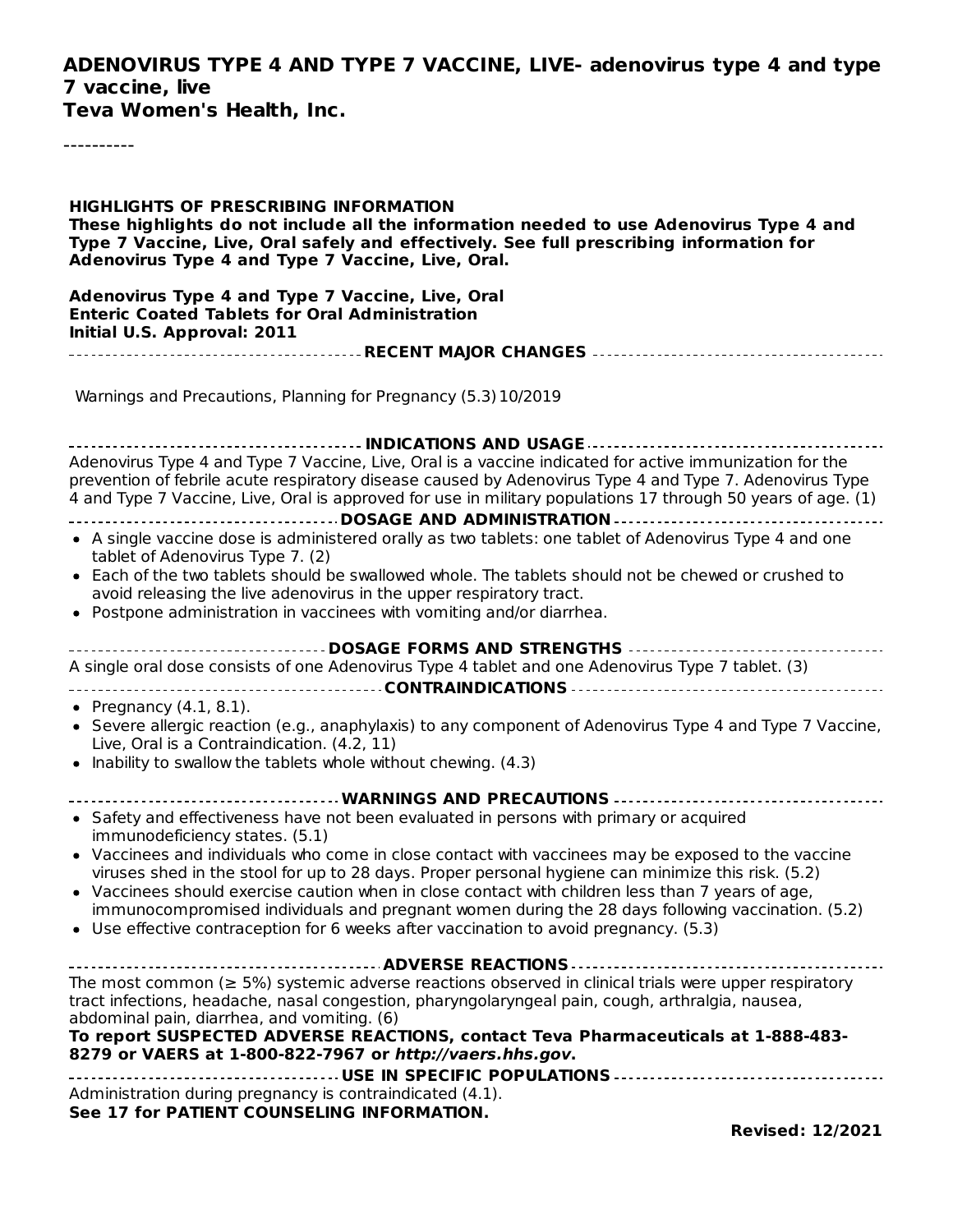# **FULL PRESCRIBING INFORMATION: CONTENTS\***

# **RECENT MAJOR CHANGES**

- **1 INDICATIONS AND USAGE**
- **2 DOSAGE AND ADMINISTRATION**

# **3 DOSAGE FORMS AND STRENGTHS**

# **4 CONTRAINDICATIONS**

- 4.1 Pregnancy
- 4.2 Severe Allergic Reaction
- 4.3 Inability to Swallow

# **5 WARNINGS AND PRECAUTIONS**

- 5.1 Altered Immunocompetence
- 5.2 Shedding and Transmission
- 5.3 Planning for Pregnancy
- 5.4 Human Serum Albumin

# **6 ADVERSE REACTIONS**

- 6.1 Clinical Trials Experience
- 6.2 Postmarketing Experience

# **7 DRUG INTERACTIONS**

- 7.1 Concomitant Vaccine Administration
- 7.2 Immunosuppressive Therapies

# **8 USE IN SPECIFIC POPULATIONS**

- 8.1 Pregnancy
- 8.2 Lactation
- 8.3 Females and Males of Reproductive Potential
- 8.4 Pediatric Use
- 8.5 Geriatric Use

# **11 DESCRIPTION**

# **12 CLINICAL PHARMACOLOGY**

- 12.1 Mechanism of Action
- 12.2 Pharmacodynamics

# **13 NONCLINICAL PHARMACOLOGY**

13.1 Carcinogenesis, Mutagenesis, Impairment of Fertility

# **14 CLINICAL STUDIES**

14.1 Multicenter Safety and Efficacy Trial

### **15 REFERENCES**

# **16 HOW SUPPLIED/STORAGE AND HANDLING**

### **17 PATIENT COUNSELING INFORMATION**

Adenovirus Type 4 Component of Adenovirus Type 4 and Type 7 Vaccine, Live, Oral Tablets 100s Label Text

Adenovirus Type 7 Component of Adenovirus Type 4 and Type 7 Vaccine, Live, Oral Tablets 100s Label Text

Adenovirus Type 4 and Type 7 Vaccine, Live, Oral Tablets Kit Carton Text

\* Sections or subsections omitted from the full prescribing information are not listed.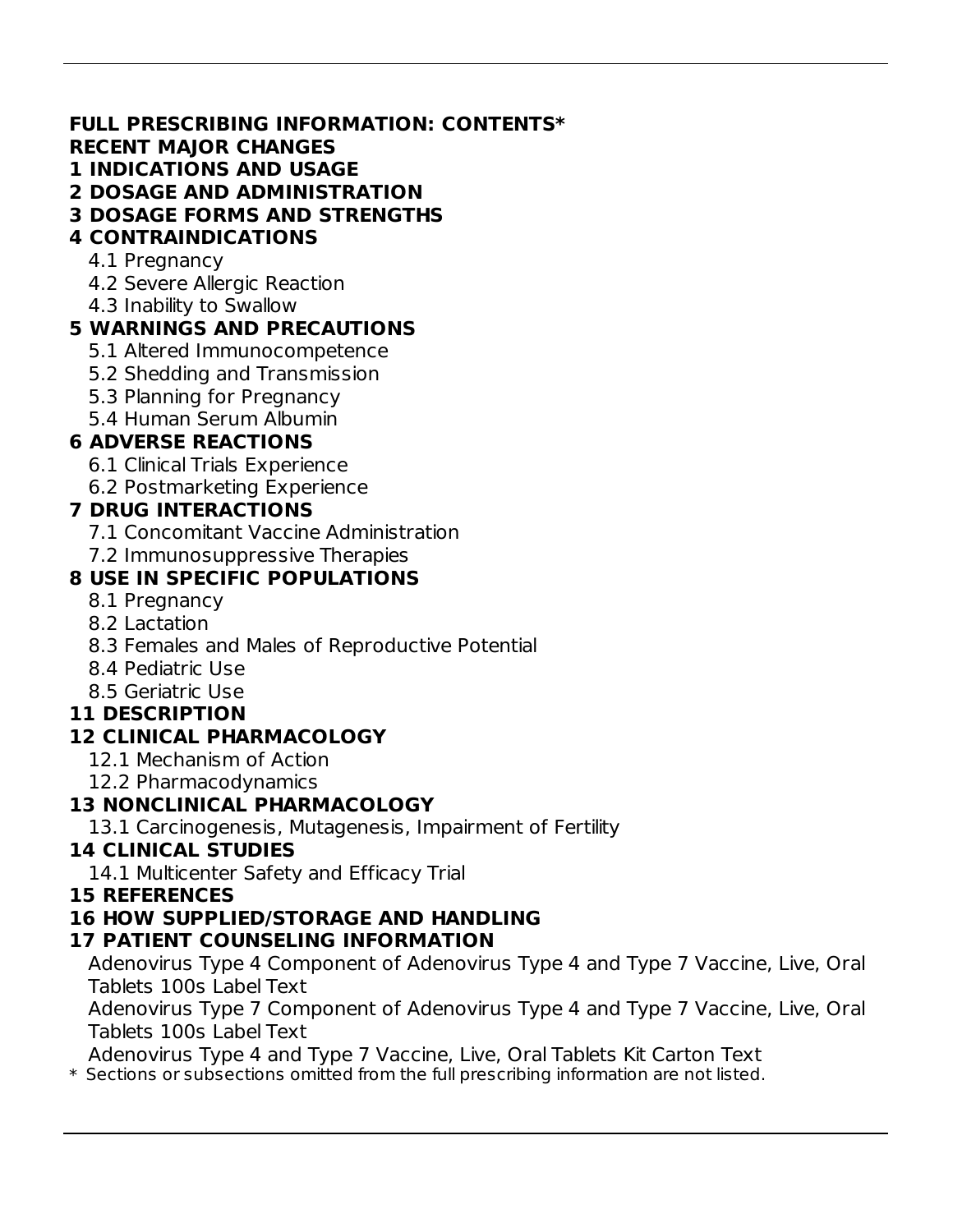#### **FULL PRESCRIBING INFORMATION**

### **1 INDICATIONS AND USAGE**

Adenovirus Type 4 and Type 7 Vaccine, Live, Oral is a vaccine indicated for active immunization for the prevention of febrile acute respiratory disease caused by Adenovirus Type 4 and Type 7. Adenovirus Type 4 and Type 7 Vaccine, Live, Oral is approved for use in military populations 17 through 50 years of age.

# **2 DOSAGE AND ADMINISTRATION**

A single vaccine dose is administered orally as two tablets: one tablet of Adenovirus Type 4 and one tablet of Adenovirus Type 7. (2)

The tablets should be swallowed whole, without chewing, to avoid releasing the virus in the upper respiratory tract [See Mechanism of Action (12.1)].

Postpone administration to individuals with vomiting and/or diarrhea because the effectiveness of the vaccine depends upon the multiplication of orally administered live adenovirus within the intestinal tract [See Mechanism of Action (12.1)].

# **3 DOSAGE FORMS AND STRENGTHS**

A single vaccine dose consists of two tablets: one tablet of Adenovirus Type 4 and one tablet of Adenovirus Type 7.

### **4 CONTRAINDICATIONS**

### **4.1 Pregnancy**

Adenovirus Type 4 and Type 7 Vaccine, Live, Oral should not be administered to pregnant females [See Pregnancy (8.1)]. It is not known whether Adenovirus Type 4 and Type 7 Vaccine, Live, Oral can cause fetal harm when administered to a pregnant woman or can affect reproduction capacity. Naturally occurring infection with adenoviruses has been associated with fetal harm. Pregnancy should be avoided for 6 weeks following receipt of vaccine.

### **4.2 Severe Allergic Reaction**

Severe allergic reaction (e.g., anaphylaxis) to any component of Adenovirus Type 4 and Type 7 Vaccine, Live, Oral is a Contraindication *[See Description (11)].* 

### **4.3 Inability to Swallow**

Adenovirus Type 4 and Type 7 Vaccine, Live, Oral should not be administered to individuals incapable of swallowing each entire tablet, whole, without chewing. Chewing a tablet could expose the upper respiratory tract to live adenovirus leading to disease [See Mechanism of Action (12.1)].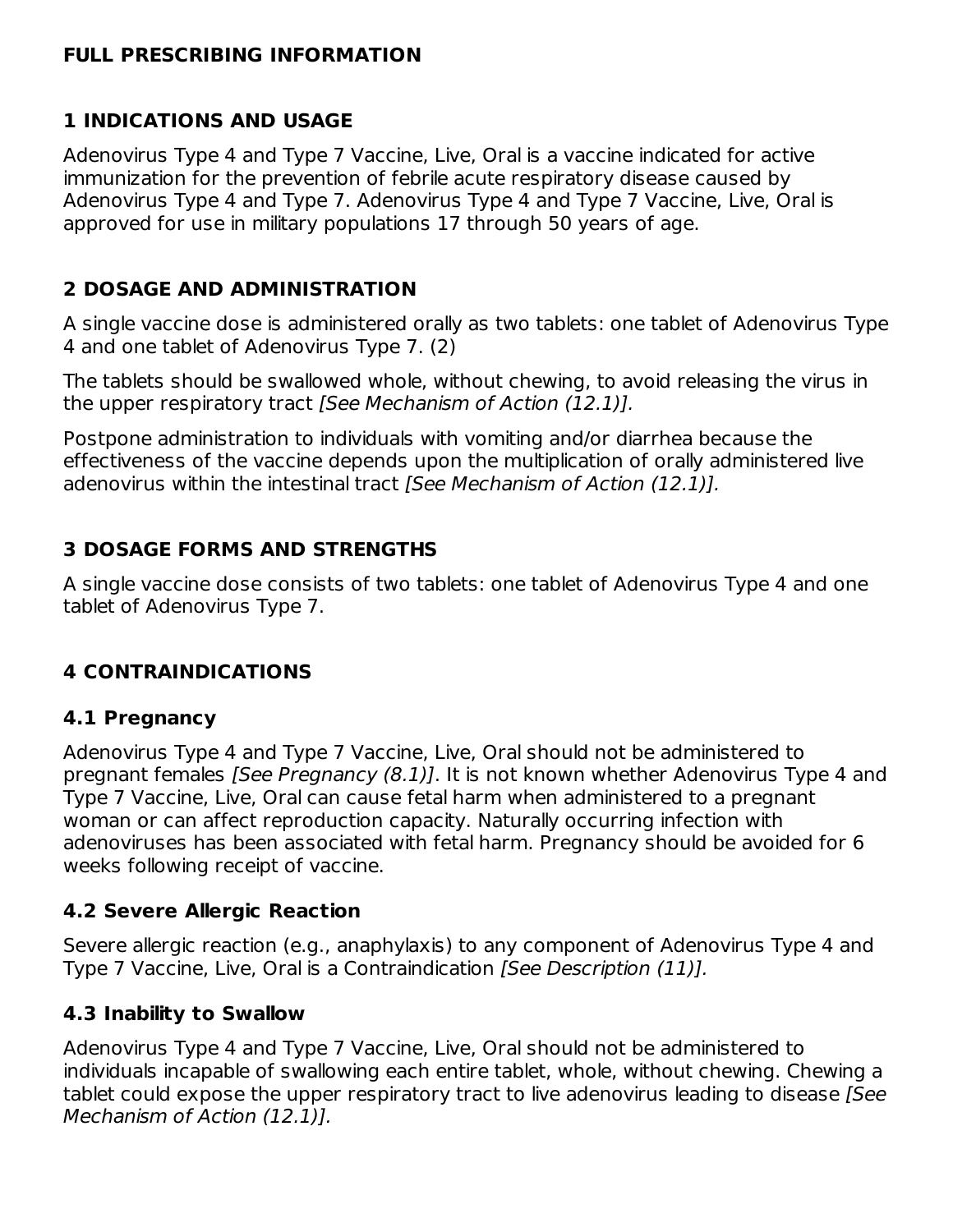## **5 WARNINGS AND PRECAUTIONS**

### **5.1 Altered Immunocompetence**

The safety and effectiveness of Adenovirus Type 4 and Type 7 Vaccine, Live, Oral in immunocompromised individuals has not been evaluated.

# **5.2 Shedding and Transmission**

Adenovirus Type 4 and Type 7 Vaccine, Live, Oral contains live viruses that are shed in the stool and can cause disease if transmitted.

People who come in close contact with those who were vaccinated, including other vaccinees, may be exposed to the virus present in the stool and may develop disease [See Pharmacodynamics (12.2)].

Persons vaccinated with Adenovirus Type 4 and Type 7 Vaccine, Live, Oral should exercise caution when in close contact with children less than 7 years of age and immunocompromised individuals such as those with HIV infection and cancer, or those receiving immunosuppressive therapy during the 28 day period of viral shedding following the vaccination [See Use in Specific Populations (8.3) and Pharmacodynamics (12.2)].

Vaccinees should exercise caution when in close contact with pregnant women during the 28 day period of shedding because fetal harm may result if pregnant women are exposed to adenovirus [See Pregnancy (8.1) and Pharmacodynamics (12.2)].

# **5.3 Planning for Pregnancy**

Use effective contraception for 6 weeks after vaccination to avoid pregnancy [See Pregnancy (8.1)].

# **5.4 Human Serum Albumin**

Adenovirus Type 4 and Type 7 Vaccine, Live, Oral contains albumin, a derivative of human blood. It is present at concentrations of <0.3 mg/tablet. Based on effective donor screening, and product manufacturing processes, it carries an extremely remote risk for transmission of viral diseases. A theoretical risk for transmission of Creutzfeldt-Jakob disease (CJD) also is considered extremely remote. No cases of transmissions of viral diseases or CJD have ever been identified for human albumin.

# **6 ADVERSE REACTIONS**

# **6.1 Clinical Trials Experience**

Because clinical studies are conducted under widely varying conditions, adverse reaction rates observed in the clinical studies of a vaccine cannot be directly compared to the rates in the clinical trials of another vaccine and may not reflect the rates observed in practice.

### **Multicenter Safety and Efficacy Trial**

Safety of Adenovirus Type 4 and Type 7 Vaccine, Live, Oral was evaluated in a multicenter, double-blind, randomized, placebo-controlled study that enrolled 3031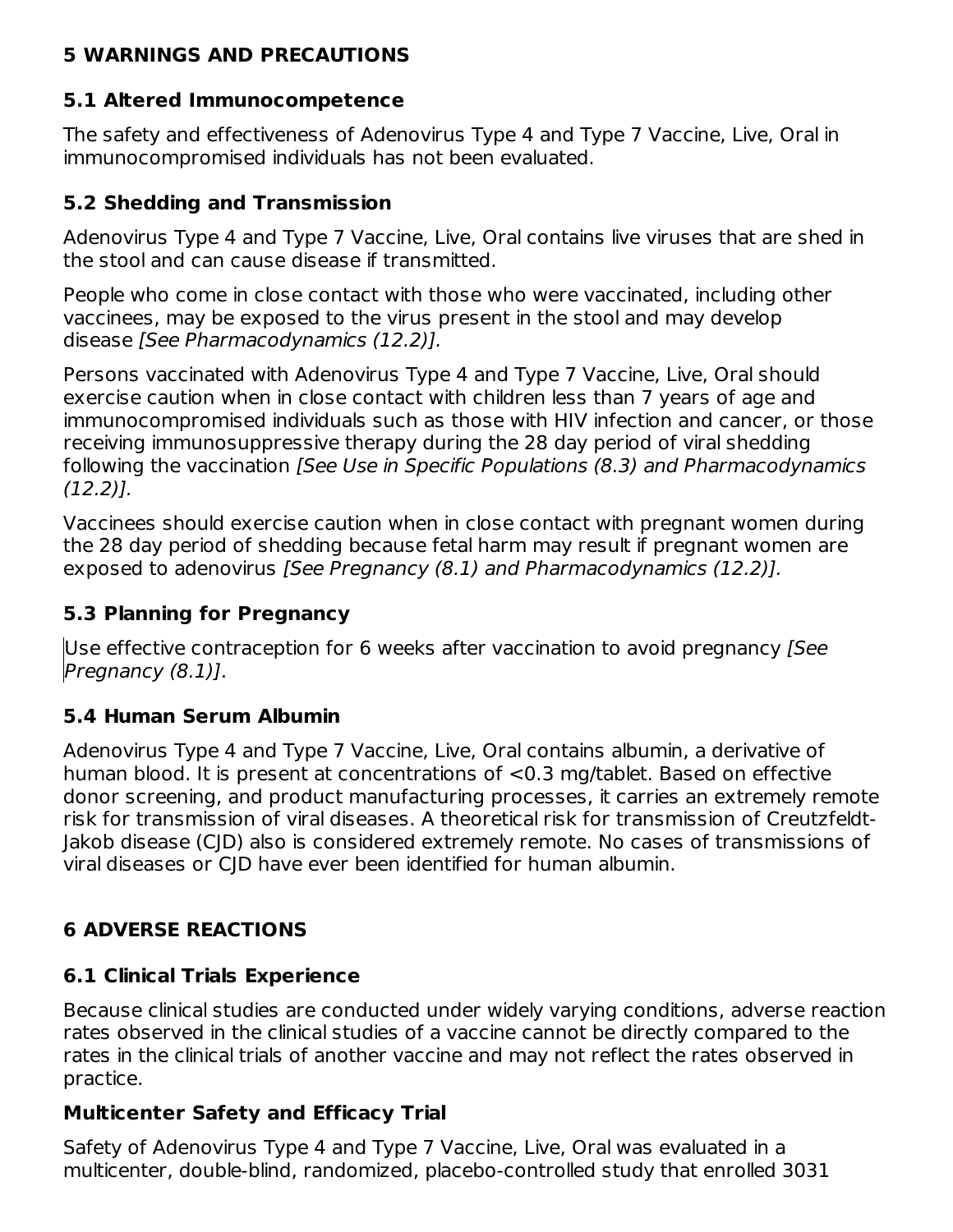subjects who received vaccine and 1009 subjects who received placebo (lactose tablets). The study was conducted in healthy male (63%) and female (37%) active duty US Army and Navy military recruits during their basic training. The population had a mean age of 21 years, with an age range of 17 to 42 years. Race was 62% Caucasian, 18% African-American, 11% Hispanic, 3% Asian and 6% other. Subjects in both groups were administered other vaccines concomitantly with Adenovirus Type 4 and Type 7 Vaccine, Live, Oral. The specific vaccines that each subject received varied and were dependent on their immunization history. The vaccines that were co-administered included Hepatitis A Vaccine, Inactivated (Merck & Co., Inc.), Hepatitis A Inactivated and Hepatitis B (Recombinant) Vaccine (GlaxoSmithKline Biologicals), Hepatitis B Vaccine (Recombinant) (Merck & Co., Inc.), Human Papillomavirus Quadrivalent (Types 6, 11, 16, 18) Vaccine, Recombinant (Merck & Co., Inc.), Influenza Vaccine, Live, Intranasal (MedImmune, LLC), Influenza Virus Vaccine (Sanofi Pasteur, Inc.), Measles, Mumps, and Rubella Virus Vaccine Live (Merck & Co., Inc.), Meningococcal (Groups A, C, Y and W-135) Polysaccharide, Diphtheria Toxoid Conjugate Vaccine (Sanofi Pasteur, Inc.), Meningococcal Polysaccharide Vaccine (Groups A, C, Y and W-135 Combined) (Sanofi Pasteur, Inc.), Poliovirus Vaccine Inactivated (Sanofi Pasteur, SA), Tetanus Toxoid, Reduced Diphtheria Toxoid and Acellular Pertussis Vaccine, Adsorbed (Sanofi Pasteur, Ltd.), Tetanus Toxoid, Reduced Diphtheria Toxoid and Acellular Pertussis Vaccine, Adsorbed (GlaxoSmithKline Biologicals), Typhoid Vi Polysaccharide Vaccine (Sanofi Pasteur, SA), Varicella Virus Vaccine Live (Merck & Co., Inc.), Yellow Fever Vaccine (Sanofi Pasteur, Inc.).

#### **Serious Adverse Events**

No deaths were reported during the multicenter safety and efficacy trial.

Serious adverse events in vaccine recipients included hematuria, gastroenteritis, febrile gastroenteritis, gastritis, pneumonia, and hematochezia.

Fifty-seven serious adverse events (SAEs) were reported during the six month study period with 39 reported between 0 and 56 days following treatment and 18 reported during the 56 to 180 day follow-up period. Thirty-five subjects (1.2%) who received vaccine (25 between 0 and 56 days from the date of vaccination, 10 during the 56 to 180 day follow-up period) and 12 subjects (1.2%) who received placebo (9 between 0 and 56 days from the date of treatment, 3 during the 56 to 180 day follow-up period) experienced at least one SAE. The SAEs occurring between Day 0 and Day 56 postvaccination in the vaccine group, possibly associated with the receipt of the vaccine product as determined by the investigator, were as follows: one subject with hematuria and gastroenteritis (at 9 days post vaccination), one subject with febrile gastroenteritis (at 4 days post vaccination, one subject with gastritis (at 23 days post vaccination), and one subject with pneumonia (at 23 days post vaccination); one SAE (hematochezia) in the vaccine group occurred during the 56 to 180 day follow-up period and was determined to be possibly related to the vaccine product. A placebo recipient developed febrile acute respiratory disease where adenovirus Type 4 vaccine strain was detected from posterior pharyngeal and tonsillar swabbing and characterized by serotyping and polymerase chain reaction analysis [See Warnings and Precautions: Shedding and Transmission (5.2)].

Overall, the percentage of subjects who experienced at least one adverse event during the 56 day study period was 91.2% in the Adenovirus Type 4 and Type 7 Vaccine, Live, Oral group compared to 93.9% in the placebo group. No subject in either treatment arm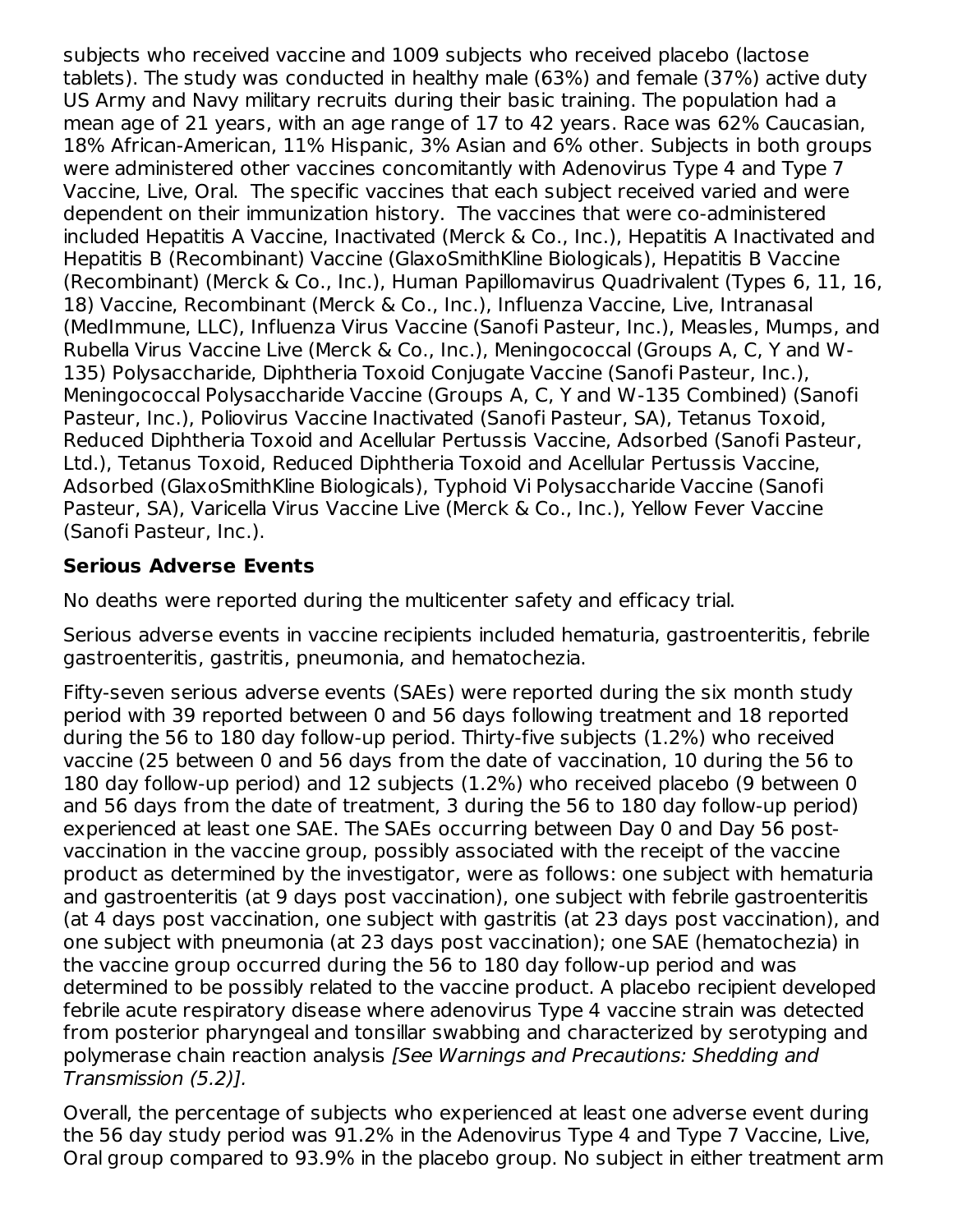discontinued the study due to an adverse event. Adverse reactions were captured on a 2-Week Daily Diary (for a minimum of the first 780 subjects) or a 1-Week Daily Diary (for all remaining subjects) and were also reported at each study visit up to Day 56 after vaccination. Any reported AEs for Days 0-14 for the safety cohort and for Days 0-7 for the remaining subjects were defined as "solicited" because they were almost exclusively recorded directly by the subject from a pre-defined diary checklist. Although pyrexia was defined as "solicited," it was not on the pre-defined diary checklist. Any AEs reported spontaneously as part of the regular study visit or during a spontaneous visit to the clinic, for Days 15-56 for the safety cohort and Days 8-56 for the remaining subjects were designated as "non-solicited."

### **Solicited Adverse Reactions**

The following solicited adverse reactions were collected through daily diaries: stuffy nose, cough, sore throat, stomach pain, headache, diarrhea, nausea, and joint pain (within 14 days post enrollment for subjects in the initial safety cohort (n=878) and within 7 days post enrollment all subjects (n= 4040) for the rest of safety population). Those solicited adverse reactions reported by  $\geq 5$  % of subjects in either the vaccine or placebo treatment groups are presented in Table 1.

| <b>Adverse</b><br><b>Reaction*</b>      |             | <b>Adenovirus Type 4 and Type 7</b><br>Vaccine, Live, Oral |    |                        |             | <b>Placebo</b>                          |             |                                         |  |
|-----------------------------------------|-------------|------------------------------------------------------------|----|------------------------|-------------|-----------------------------------------|-------------|-----------------------------------------|--|
|                                         |             | 0-7 Days<br>$N = 3031$                                     |    | 8-14 Days<br>$N = 660$ |             | $0 - 7$<br><b>Days</b><br>$N =$<br>1009 |             | $8 - 14$<br><b>Days</b><br>$N =$<br>218 |  |
|                                         | $\mathbf n$ | %                                                          | n  | %                      | $\mathbf n$ | $\%$                                    | $\mathbf n$ | $\frac{9}{6}$                           |  |
| Headache                                | 894         | 29.5                                                       | 38 | 6.5                    |             | 310 30.7 11                             |             | 5.6                                     |  |
| Nasal Congestion (Stuffy<br>Nose)       | 463         | 15.3                                                       | 49 | 8.4                    |             | 141 14.0 12                             |             | 6.2                                     |  |
| Pharyngolaryngeal Pain<br>(Sore Throat) | 391         | 12.9                                                       | 72 | 12.3                   |             | 124 12.3 24 12.3                        |             |                                         |  |
| Cough                                   | 375         | 12.4                                                       | 59 | 10.1                   |             | 130 12.9 14                             |             | 7.2                                     |  |
| Nausea                                  | 412         | 13.6                                                       | 29 | 5.0                    |             | 137 13.6 11                             |             | 5.6                                     |  |
| Diarrhea                                | 310         | 10.2                                                       | 18 | 3.1                    | 84          | 8.3                                     |             | $ 10 $ 5.1                              |  |

#### **Table 1: Solicited Adverse Reactions, Days 0-7 for All Subjects and Days 8-14 for the Safety Cohort, Reported by ≥ 5% of Subjects in the Multicenter Safety and Efficacy Trial**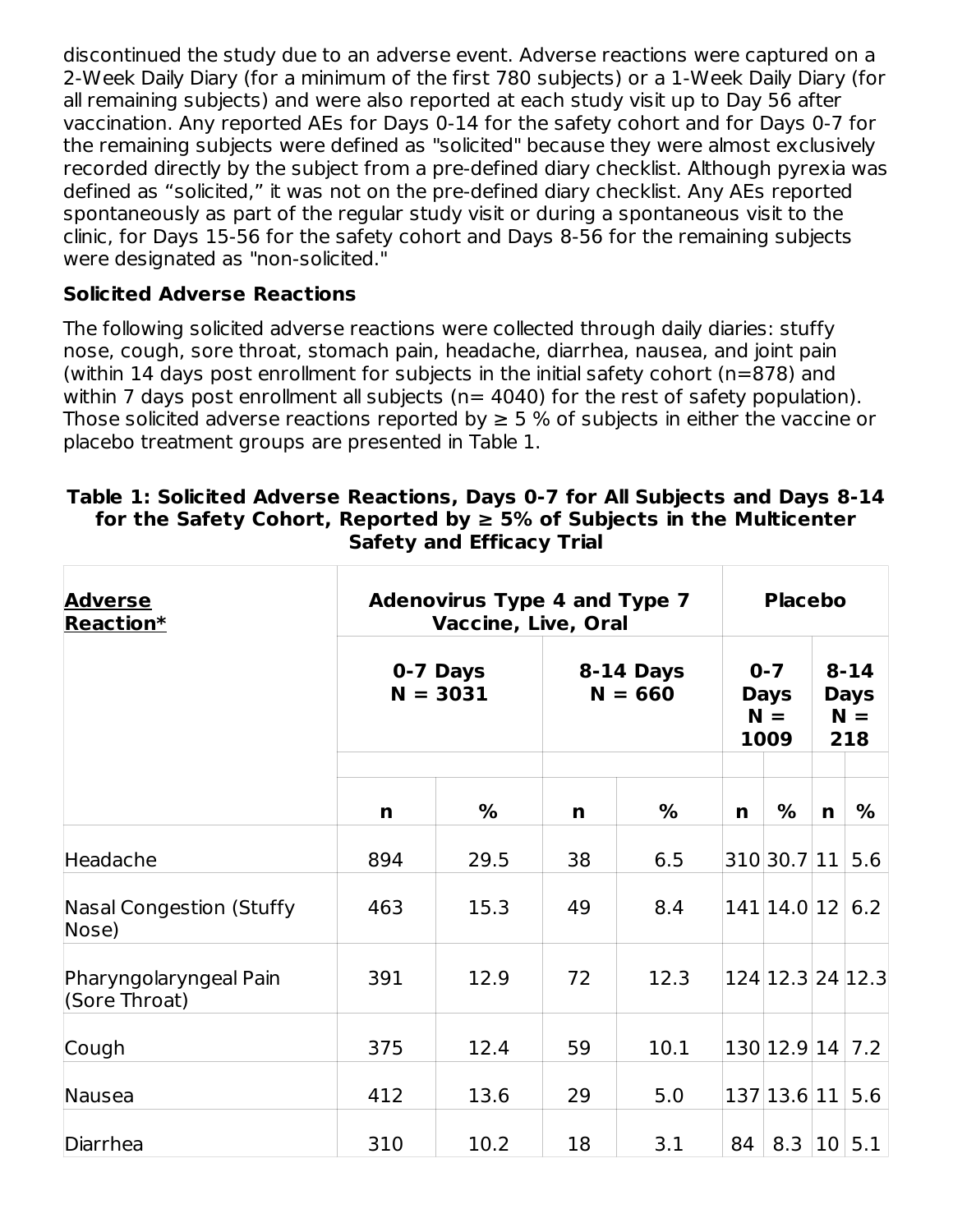#### MedDRA Preferred Term \*

Pyrexia (temp  $\geq 100.5^{\circ}$ F) within 7 days, was reported to occur in 1.4% (42/3030) of vaccine recipients and 0.5% (5/961) of placebo recipients who were not diagnosed with ARD. During the 8-14 days post vaccination, rates of pyrexia were 0.6% (4/659) and 1.1% (2/170) in vaccine and placebo recipients, respectively.

#### **Non-Solicited Adverse Reactions**

Non-solicited adverse reactions that occurred Days 15-56 in the safety cohort and Days 8-56 for all remaining subjects, reported by  $\geq$  5 % of subjects in either the vaccine or placebo treatment groups, are presented in Table 2.

| <b>Adverse Reaction*</b>          |      | <b>Adenovirus Type 4 and</b><br><b>Type 7 Vaccine, Live, Oral</b><br>$N = 3031$ | <b>Placebo</b><br>$N = 1009$ |      |
|-----------------------------------|------|---------------------------------------------------------------------------------|------------------------------|------|
|                                   | N    | %                                                                               | N                            | %    |
| Upper Respiratory Tract Infection | 1135 | 37.5                                                                            | 397                          | 39.4 |
| Arthralgia                        | 524  | 17.3                                                                            | 180                          | 17.8 |
| Abdominal Pain Upper              | 443  | 14.6                                                                            | 157                          | 15.6 |
| Headache                          | 330  | 10.9                                                                            | 148                          | 14.7 |
| Cough                             | 257  | 8.5                                                                             | 91                           | 9.0  |
| Pharyngolaryngeal Pain            | 253  | 8.4                                                                             | 73                           | 7.2  |
| <b>Nasal Congestion</b>           | 229  | 7.6                                                                             | 73                           | 7.2  |
| Vomiting                          | 160  | 5.3                                                                             | 55                           | 5.5  |
| Chills                            | 77   | 2.5                                                                             | 51                           | 5.1  |

#### **Table 2: Non-solicited Adverse Reactions, Days 15-56 for the Safety Cohort and Days 8-56 for all Remaining Subjects, Reported by ≥ 5% of Subjects in the Multicenter Safety and Efficacy Trial**

#### MedDRA Preferred Term \*

Less common (less than 5%) adverse reactions reported in the clinical trial in military recruits receiving Adenovirus Type 4 and Type 7 Vaccine, Live, Oral, versus placebo, respectively included rhinorrhea (128 [4.22%] vs. 25 [2.48%]), pain in extremity (130 [4.29%] vs. 37 [3.67%]), and pyrexia (fever greater than or equal to  $100.5 \text{ }^{\circ}\text{F}$ ) (126 [4.16%] vs. 49 [4.86%]).

### **Safety and Immunogenicity Trial**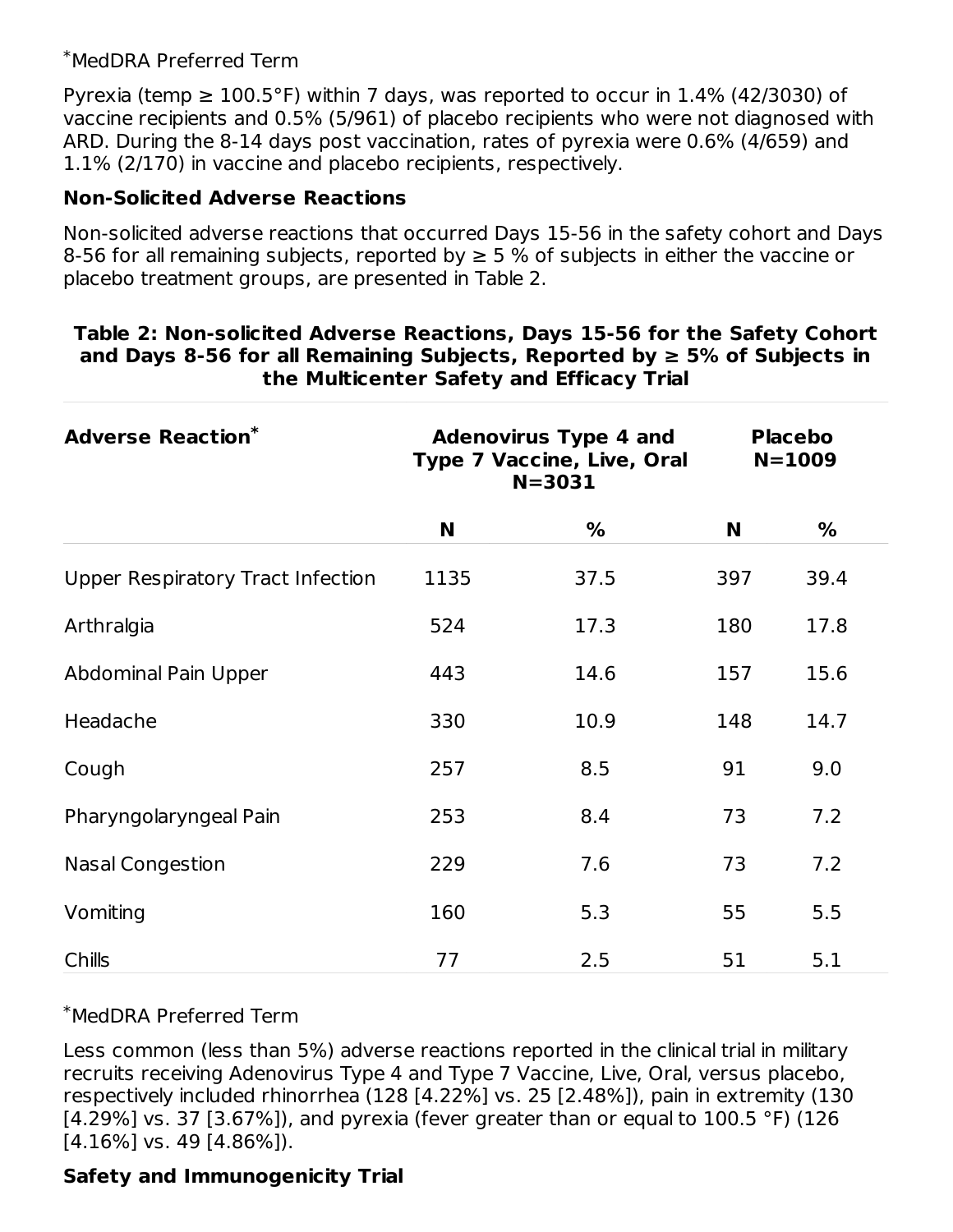Five SAEs were reported among the 58 subjects in the safety and immunogenicity trial. Two SAEs occurred among the vaccine recipients: one case of pneumonia reported on Day 33 of the follow-up period, and a report of appendicitis occurring on Day 118 of follow-up period. Three SAEs were reported among placebo recipients: one case of pneumonia on Day 10 and one case of upper respiratory infection reported on Day 14, and a right thigh abscess reported at Day 91.

# **6.2 Postmarketing Experience**

The following adverse reactions have been identified during postapproval use of Adenovirus Type 4 and Type 7 Vaccine, Live, Oral. Because these reactions are reported voluntarily from a population of uncertain size, it is not always possible to reliably estimate their frequency or establish a causal relationship to vaccine exposure.

Immune System Disorders: Hypersensitivity reactions (including anaphylaxis)

Nervous System Disorders: Guillain-Barré syndrome

# **7 DRUG INTERACTIONS**

# **7.1 Concomitant Vaccine Administration**

In clinical studies Adenovirus Type 4 and Type 7 Vaccine, Live, Oral was administered concurrently with other vaccines [See Adverse Reactions (6.1)]. Data were not available to assess whether Adenovirus Type 4 and Type 7 Vaccine, Live, Oral interferes with the immune response to the other vaccines.

# **7.2 Immunosuppressive Therapies**

There are no data regarding the use of Adenovirus Type 4 and Type 7 Vaccine, Live, Oral concomitantly with immunosuppressive therapies, e.g., irradiation, antimetabolites, alkylating agents, cytotoxic drugs, and corticosteroids (used in greater than physiologic doses) [See Warnings and Precautions: Altered Immunocompetence (5.1)].

# **8 USE IN SPECIFIC POPULATIONS**

# **8.1 Pregnancy**

# Risk Summary

Do not administer Adenovirus Type 4 and Type 7 Vaccine, Live, Oral to pregnant females [See Contraindications (4.1)]. It is not known whether Adenovirus Type 4 and Type 7 Vaccine, Live, Oral can cause fetal harm when administered to a pregnant woman. Naturally occurring infection with adenoviruses has been associated with fetal harm.

Pregnancy should be avoided for 6 weeks following receipt of vaccine.

In the US general population, the estimated background risk of major birth defects and miscarriage in clinically recognized pregnancies is 2% to 4% and 15% to 20%, respectively.

Clinical Considerations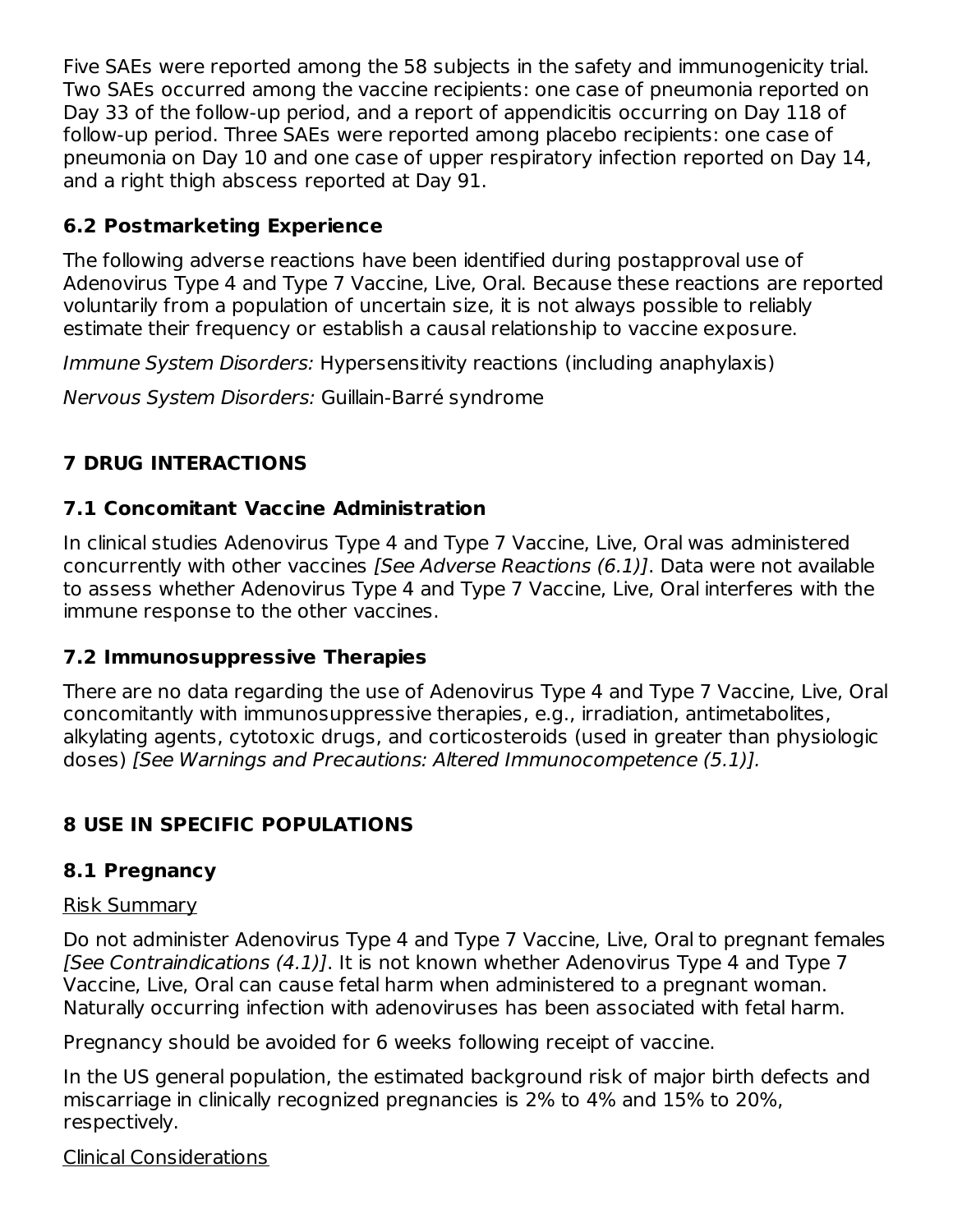#### Labor and Delivery

There is no information regarding the effect of Adenovirus Type 4 and Type 7 Vaccine, Live, Oral on labor and delivery. Fecal shedding during delivery may result in vaccine virus transmission to the newborn infant.

#### Data

#### Human Data

Five pregnancies were reported among women enrolled in the multicenter safety and efficacy trial of Adenovirus Type 4 and Type 7 Vaccine, Live, Oral. Four of the subjects (3 vaccine recipients and 1 placebo recipient) were estimated to have conceived 2 to 13 days prior to vaccination. One subject (vaccine recipient) conceived approximately 21 weeks after vaccination. The deliveries to all five of the subjects were of healthy infants at estimated gestational ages between 36 and 40 weeks.

### **8.2 Lactation**

#### Risk Summary

There are no data on the presence of Adenovirus Type 4 and Type 7 Vaccine, Live, Oral in human milk, effects on milk production, or on the breastfed infant.

The developmental and health benefits of breastfeeding should be considered along with the mother's clinical need for Adenovirus Type 4 and Type 7 Vaccine, Live, Oral and any potential adverse effects on the breastfed infant from Adenovirus Type 4 and Type 7 Vaccine, Live, Oral or from the underlying maternal condition. For preventive vaccines, the underlying maternal condition is susceptibility to disease prevented by the vaccine.

### **8.3 Females and Males of Reproductive Potential**

#### Pregnancy Testing

Adenovirus Type 4 and Type 7 Vaccine, Live, Oral is contraindicated for use in pregnant women *[See Pregnancy (4.1)]*. Females of reproductive potential should have a pregnancy test prior to treatment with Adenovirus Type 4 and Type 7 Vaccine, Live, Oral.

#### **Contraception**

Advise females of reproductive potential to use effective contraception during treatment with Adenovirus Type 4 and Type 7 Vaccine, Live, Oral and for 6 weeks following receipt of vaccine.

### **8.4 Pediatric Use**

The safety and effectiveness of Adenovirus Type 4 and Type 7 Vaccine, Live, Oral has not been evaluated in the age groups from birth through age 16.

### **8.5 Geriatric Use**

Clinical studies of Adenovirus Type 4 and Type 7 Vaccine, Live, Oral did not include subjects aged 65 and over to determine whether they respond differently from younger subjects. There are no data to support use of this vaccine in geriatric (person  $\geq 65$ years) populations.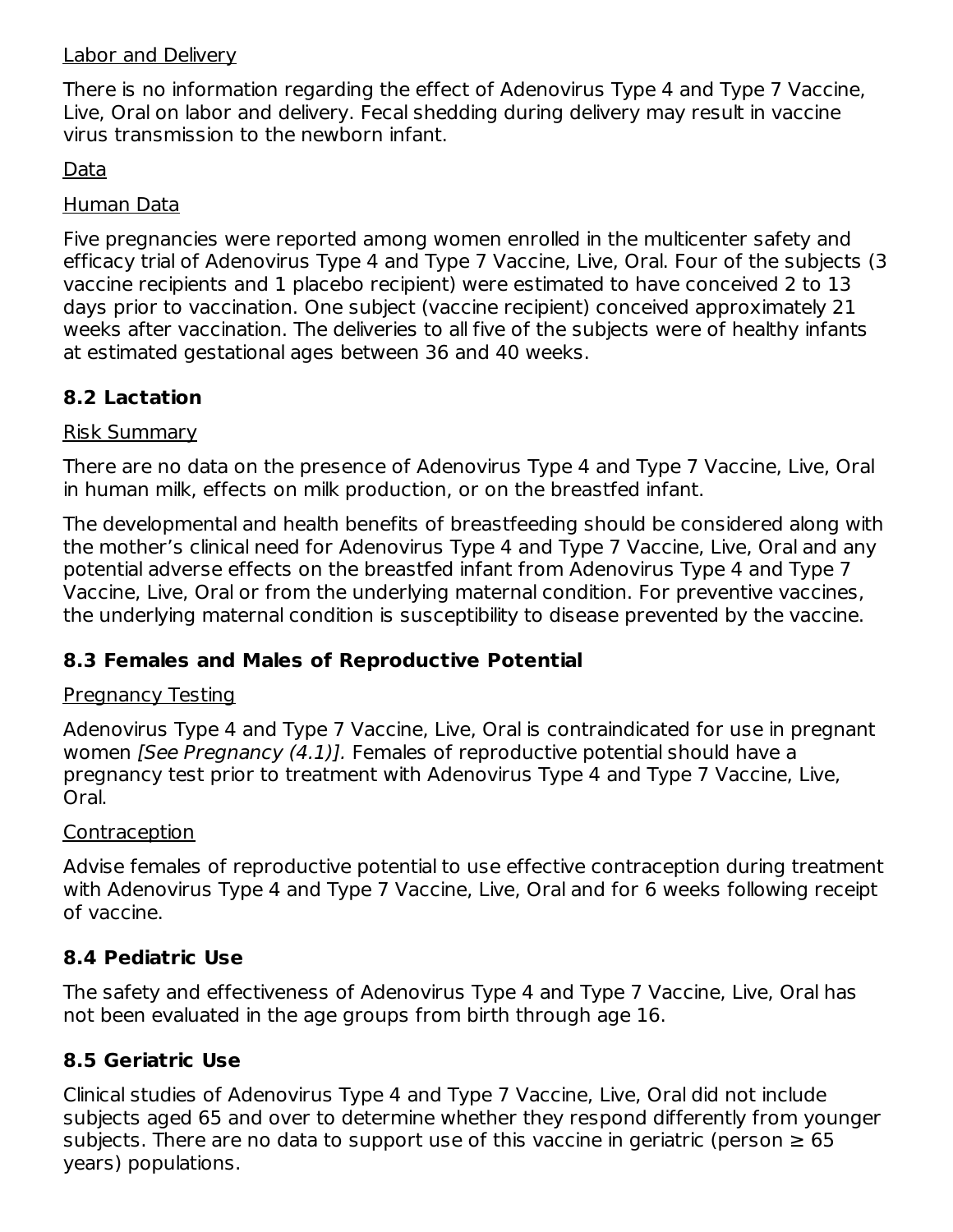# **11 DESCRIPTION**

Adenovirus Type 4 and Type 7 Vaccine, Live, Oral contains viable, selected strains of human adenovirus Type 4 and human adenovirus Type 7 prepared in human-diploid fibroblast cell cultures (strain WI-38). The virus strains have **not** been attenuated. The cells are grown and the virus growth maintained in Dulbecco's Modified Eagle's Medium, fetal bovine serum, and sodium bicarbonate. The virus is harvested, freed of particulate cellular material by filtration, formulated and dried by lyophilization. The dried virus material includes monosodium glutamate, sucrose, D-mannose, D-fructose, dextrose, human serum albumin, potassium phosphate, and plasdone C.

The final vaccine is composed of two tablets (one tablet of Adenovirus Type 4 and one tablet of Adenovirus Type 7) designed to pass intact through the stomach and release the live virus in the intestine. Each enteric-coated tablet contains an inner core tablet containing anhydrous lactose, microcrystalline cellulose, polacrilin potassium, magnesium stearate, and live adenovirus, either Type 4 or Type 7, at a potency of no fewer than 32,000 tissue-culture infective doses (4.5 log10 TCID<sub>50</sub>) per tablet. The outer tablet layer contains microcrystalline cellulose, magnesium stearate, and anhydrous lactose, with an enteric coating consisting of cellulose acetate phthalate, alcohol, acetone, and castor oil. The Type 7 tablet also contains FD&C Yellow #6 aluminum lake dye.

# **12 CLINICAL PHARMACOLOGY**

# **12.1 Mechanism of Action**

Adenovirus Type 4 and Type 7 Vaccine, Live, Oral is a live oral vaccine that replicates in the intestinal tract and induces immunity in persons with low or no pre-existing neutralizing antibodies.

### **12.2 Pharmacodynamics**

### **Vaccine Virus Shedding**

Fecal shedding of Adenovirus Type 4 and Type 7 Vaccine, Live, Oral strain viruses was evaluated in a safety and immunogenicity study of 58 subjects (30 vaccine recipients and 28 placebo recipients) [See Clinical Studies (14)]. Stool or rectal swabs and throat swabs were collected on Day 0, 7, 14, 21, 28 and 56. Vaccine virus strains were shed in the stool as early as day 7 following vaccination. Eight of 30 vaccine recipients (27%) tested positive at least once for Adenovirus Type 4 fecal shedding; 18 of 30 vaccine recipients (60%) tested positive for Adenovirus Type 7 fecal shedding. No adenovirus shedding was detectable in any subject by 28 days following vaccination. Vaccine strain virus was not detected in the throat of any subject.

# **13 NONCLINICAL PHARMACOLOGY**

# **13.1 Carcinogenesis, Mutagenesis, Impairment of Fertility**

Adenovirus Type 4 and Type 7 Vaccine, Live, Oral has not been evaluated for carcinogenic or mutagenic potential, or for impairment of male fertility.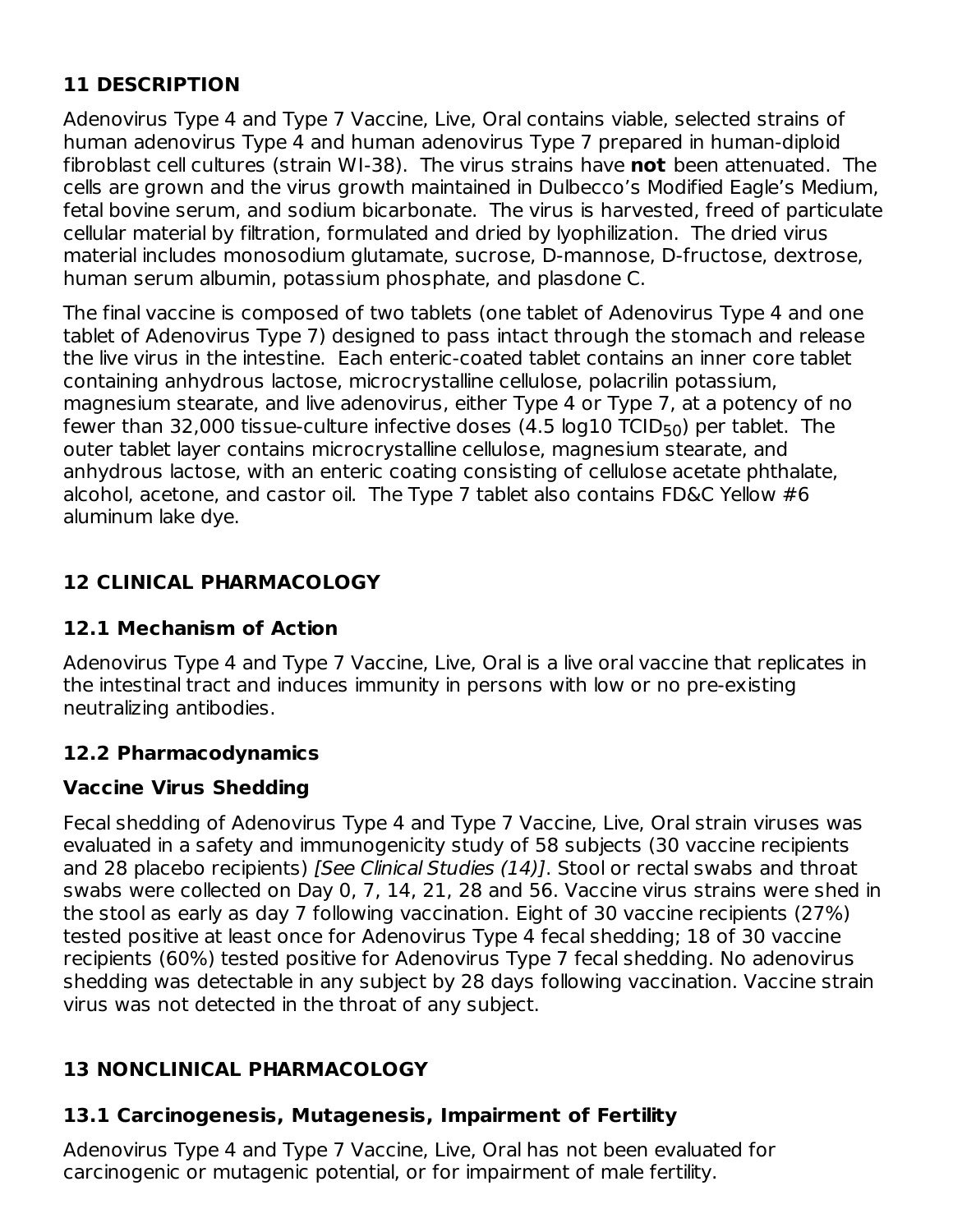### **14 CLINICAL STUDIES**

#### **14.1 Multicenter Safety and Efficacy Trial**

A multicenter, double-blind, randomized, placebo-controlled study in US military recruits evaluated the safety and efficacy of Adenovirus Type 4 and Type 7 Vaccine, Live, Oral to prevent wild Type 4 adenovirus-associated febrile acute respiratory disease (ARD) and to induce neutralizing antibody to Type 7 adenovirus. A seroconversion endpoint rather than prevention of clinical disease was used to assess efficacy of the Type 7 adenovirus vaccine component of this product as the incidence of febrile ARD due to Type 7 adenovirus was not anticipated to be high enough to permit a meaningful statistical assessment of the clinical effect of this vaccine component. Subjects were randomized to either the vaccine group or the placebo group in a 3:1 ratio. 4041 subjects were randomized, and 4040 subjects were analyzed. Females and males aged 17 or older and in good physical health were included in the study. No subjects were immunosuppressed or being treated with systemic immunosuppressive therapy. Baseline serology data is presented in Table 3.

|                     | Vaccine<br>$N = 3031$ | <b>Placebo</b><br>$N = 1009$ | <b>Total</b><br>$N = 4040$ |
|---------------------|-----------------------|------------------------------|----------------------------|
| <b>Type 4 Titer</b> | n(%)                  | $n$ (%)                      | n(%)                       |
| Negative*           | 1906 (63%)            | 678 (67%)                    | 2584 (64%)                 |
| Positive**          | 1123 (37%)            | 331 (33%)                    | 1454 (36%)                 |
| <b>Type 7 Titer</b> |                       |                              |                            |
| Negative*           | 1159 (38%)            | 377 (37%)                    | 1536 (38%)                 |
| Positive**          | 1870 (62%)            | 632 (63%)                    | 2502 (62%)                 |

**Table 3: Baseline Serology in Multicenter Safety and Efficacy Trial**

### **Adenovirus Type 4 Efficacy and Immunogenicity**

**Febrile Acute Respiratory Disease (ARD):** The results for the primary analysis of vaccine efficacy (VE) for adenovirus Type 4 and rate of wild Type 4 febrile ARD, are summarized in Table 4. Cases were defined as subjects with one or more clinical signs and symptoms of ARD (mild to severe: sore throat, cough, rhinorrhea, nasal congestion, rales or rhonchi), an oral temperature  $> 100.5$ °F, and throat culture positive for wild Type 4 adenovirus infection. Vaccine type Adenovirus was distinguished from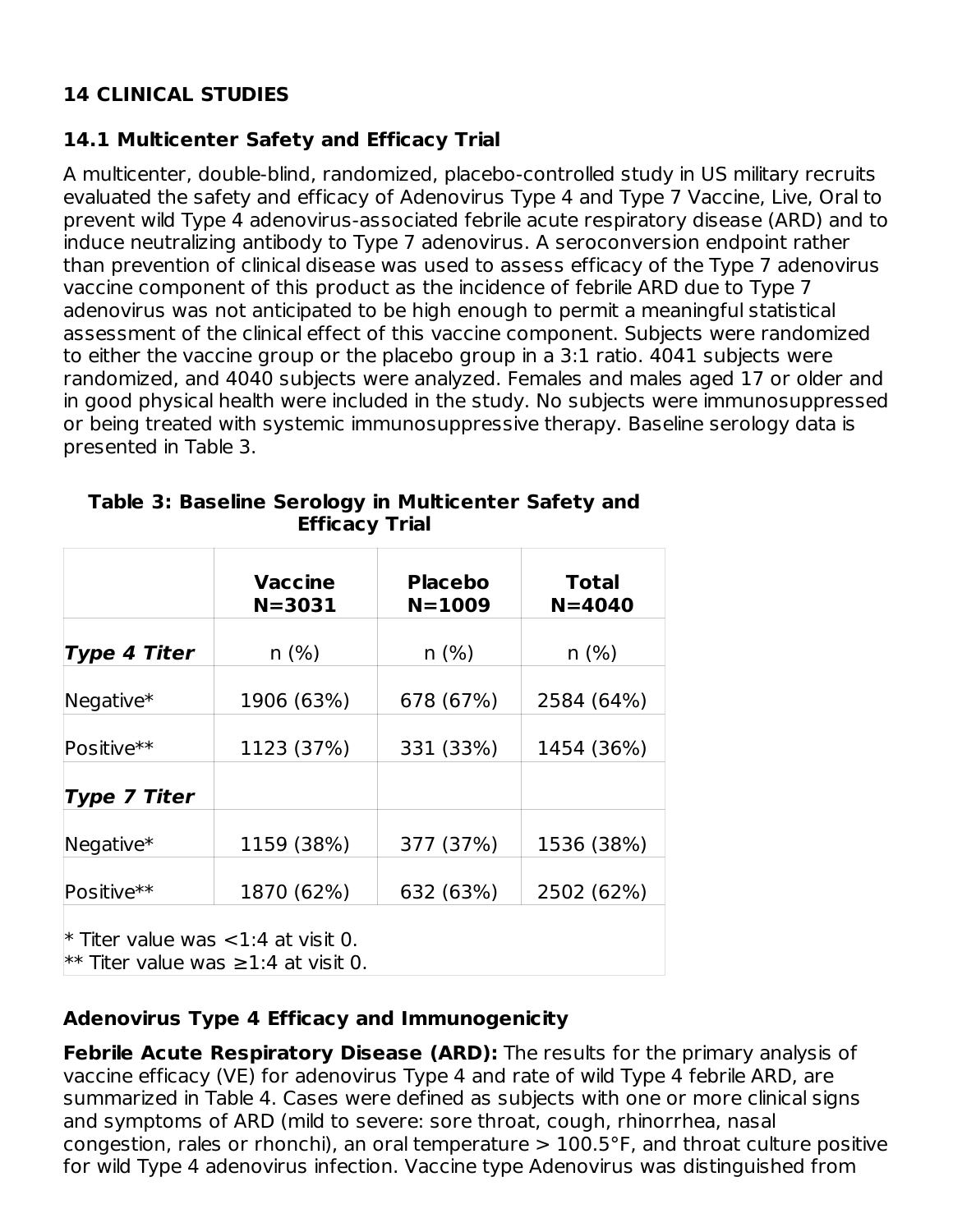wild type by a Polymerase Chain Reaction (PCR) assay.

#### **Table 4: Wild Adenovirus Type 4 Febrile ARD Cases (Day 0-56) In the Multicenter Safety and Efficacy Trial**

| <b>Adeno Type</b><br>4 ARD case | <b>Statistic</b>         | <b>Vaccine</b><br>$N = 3031$ | <b>Placebo</b><br>$N = 1009$ |
|---------------------------------|--------------------------|------------------------------|------------------------------|
| Yes                             | n                        | $1*$                         | 48                           |
|                                 | VE (95% CI) <sup>§</sup> | 99.3% (96.0%, 99.9%)         |                              |
|                                 |                          |                              |                              |

\*one additional subject met the case definition but had non-vaccine serotype (B3) adenovirus

SVaccine efficacy (VE) defined as:  $VE = 1$  - RR, where RR = P(vaccine)/P(placebo) was the relative risk of ARD attack in subjects who received vaccine compared to placebo; 2 sided confidence interval, by using exact statistical methods.

**Seroconversion Rate:** Adenovirus Type 4 seroconversion rate is presented in Table 5. Seroconversion is defined as the development of a Type 4 neutralizing antibody titer of greater or equal to 1:8 at Day 26 after vaccination in subjects whose baseline titer was less than 1:4.

#### **Table 5: Adenovirus Type 4 Seroconversion Rate (Day 26) in the Multicenter Safety and Efficacy Study**

| Adenovirus Type 4 and Type 7 Vaccine, Live<br>Oral |                       |                         |     |    | <b>Placebo</b>              |
|----------------------------------------------------|-----------------------|-------------------------|-----|----|-----------------------------|
| N                                                  | <b>Seroconversion</b> |                         |     |    | <b>Seroconversion</b>       |
|                                                    | n                     | %<br>(95% CI)           |     | n  | $\%$<br>$(95% \text{ Cl})$  |
| 1841                                               | 1739                  | 94.5%<br>(93.4%, 95.5%) | 653 | 69 | 10.6 %<br>$(8.2\%, 12.9\%)$ |

### **Adenovirus Type 7 Immunogenicity**

**Febrile Acute Respiratory Disease:** No Type 7 adenovirus-associated febrile or afebrile ARD cases were reported for either placebo or vaccine groups. This was expected given the estimated attack rate of adenovirus Type 7 in the military base training setting at the time of the study. Seroconversion was the primary evaluation of Type 7 effectiveness.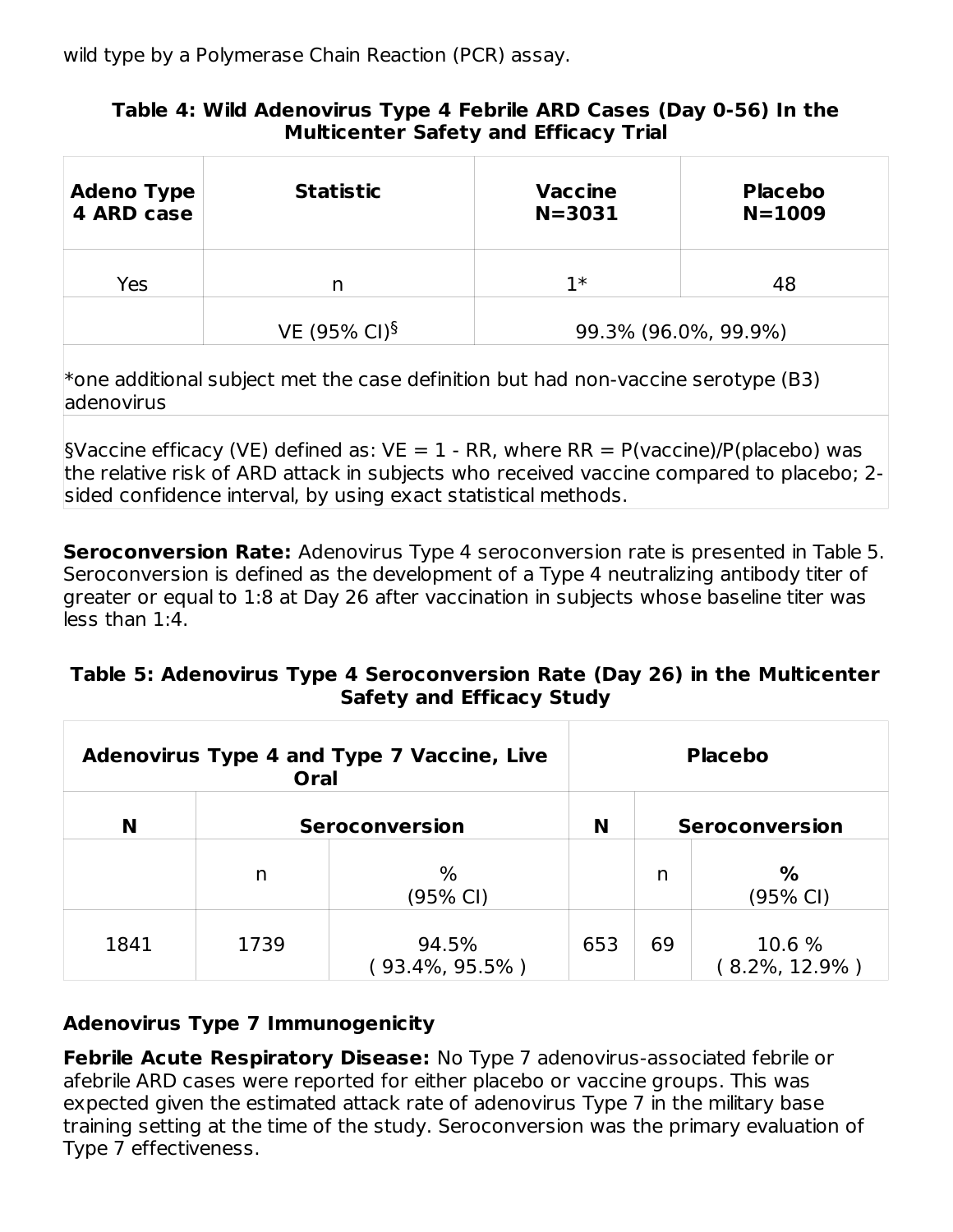**Seroconversion Rate**: Results for the primary analysis of adenovirus Type 7 efficacy, seroconversion rate at Day 26, are summarized in Table 6. Seroconversion is defined as the development of a Type 7 neutralizing antibody titer of greater or equal to 1:8 at Day 26 after vaccination in subjects whose baseline titer was less than 1:4.

|      | Adenovirus Type 4 and Type 7 Vaccine, Live<br>Oral |                             |     | <b>Placebo</b> |                          |
|------|----------------------------------------------------|-----------------------------|-----|----------------|--------------------------|
| N    | <b>Seroconversion</b>                              |                             | N   |                | <b>Seroconversion</b>    |
|      | n                                                  | %<br>(95% CI)               |     | n              | ℅<br>(95% CI)            |
| 1120 | 1051                                               | 93.8%<br>$(92.4\%, 95.2\%)$ | 359 | 19             | 5.3%<br>$(3.0\%, 7.6\%)$ |

# **15 REFERENCES**

- 1. Van den Veyver et al. 1998. Detection of intrauterine viral infection using the polymerase chain reaction. Mol Genet Metab, 63: 85-95
- 2. Calvin et al. 2000. Fatal intrauterine adenoviral endomyocarditis with aortic and pulmonary valve stenosis: diagnosis by polymerase chain reaction. Hum Pathol. 31(11):1433-5
- 3. Ranucci-Weiss et al. 1998. Intrauterine adenoviral infection associated with fetal nonimmune hydrops. Prenat. Diagn. 18(2):182-5
- 4. Baschat et al., 2003. Is adenovirus a fetal pathogen? Am J Obstet Gynecol. 189(3):758-63.
- 5. Fields Virology, Fifth Edition, 2007, p2409

# **16 HOW SUPPLIED/STORAGE AND HANDLING**

Adenovirus Type 4 and Type 7 Vaccine, Live, Oral Enteric Coated Tablets is packaged in a carton of two bottles of 100 tablets of each component of the vaccine:

- Adenovirus Type 4 Component of Adenovirus Type 4 and Type 7 Vaccine, Live, Oral enteric coated tablet, a white to off-white, round, coated tablet with stylized b and a 4 imprinted on one side, for oral administration NDC 51285-174-02
- Adenovirus Type 7 Component of Adenovirus Type 4 and Type 7 Vaccine, Live, Oral enteric coated tablet, a light peach, round, coated tablet with stylized b and a 7 imprinted on one side, for oral administration NDC 51285-175-02
- Supplied as a single carton containing 1 x 100 tablets Adenovirus Type 4 Component and 1 x 100 tablets Adenovirus Type 7 Component NDC 51285-138-50

Store refrigerated between 2° and 8° C (35° and 46° F). Do not freeze. Keep bottle tightly closed and protect from moisture. Do not remove desiccant canister from bottle.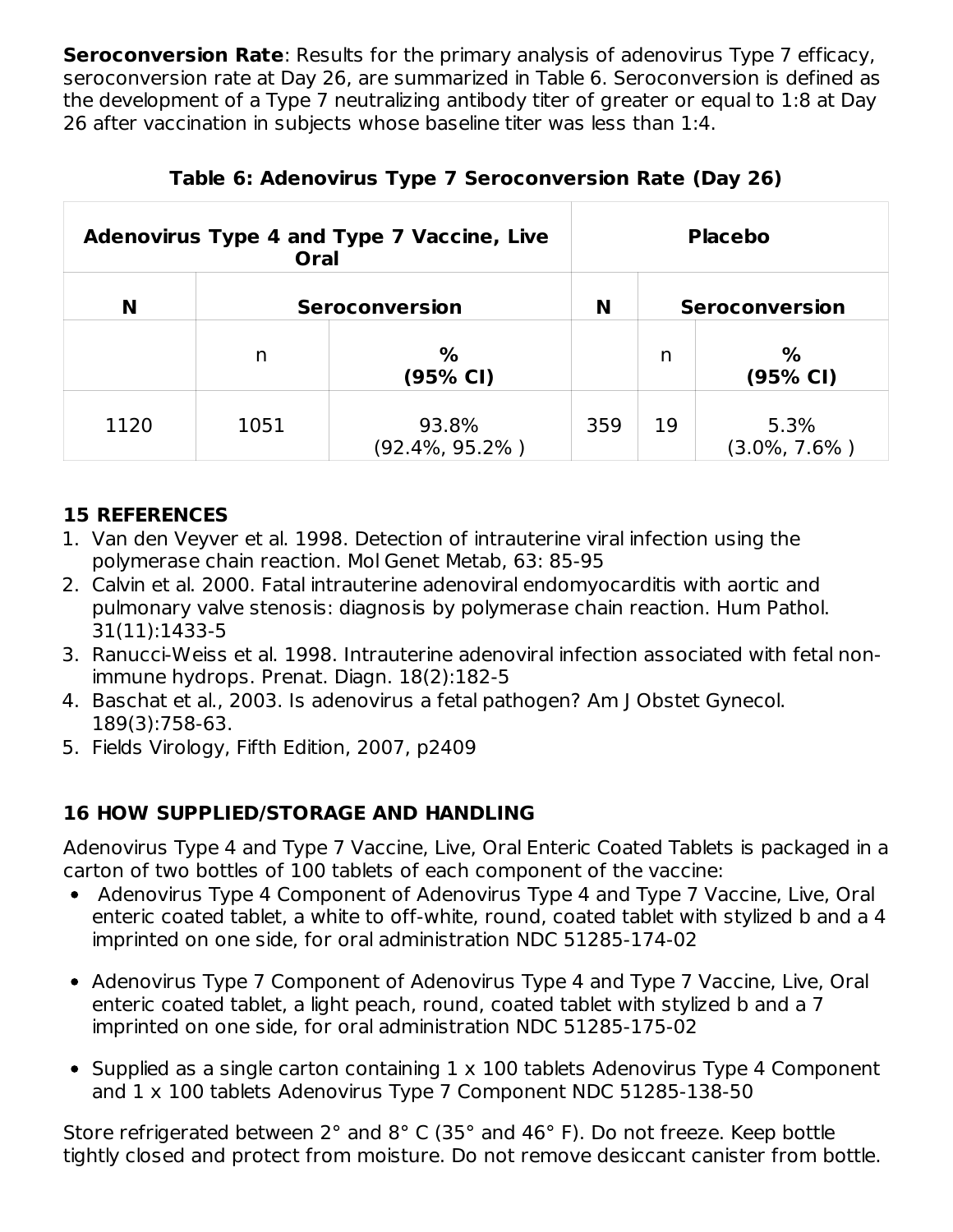### **17 PATIENT COUNSELING INFORMATION**

Adenovirus Type 4 and Type 7 Vaccine, Live, Oral is contraindicated for use in pregnant women.

Inform women to avoid becoming pregnant following vaccination for at least 6 weeks after vaccination to prevent the fetus from being exposed to adenovirus.

Instruct patients to swallow each tablet whole without chewing.

Adenovirus Type 4 and Type 7 Vaccine, Live, Oral contains live virus that is shed in the stool for up to 28 days following vaccination and can cause disease if transmitted. It is given to individuals, undergoing intensive military training, who have limited contact with pregnant women, children under age seven and persons with compromised immune systems. To minimize the risk for transmitting and infecting others with the virus, instruct patients to take the following precautions during the 28-day period following vaccination:

- Observe proper personal hygiene, such as, frequent hand washing, especially following bowel movements.
- Caution is advised when in close contact with children less than 7 years of age, immunocompromised individuals (e.g., HIV infected, has cancer, or is receiving cancer treatments) and pregnant women because they may be more vulnerable to infection if exposed to the virus.

If anyone has any questions or concerns regarding this vaccine, they should speak with their healthcare provider.

Manufactured by: Teva Women's Health, Inc. West Chester, PA 19380

Distributed by: Teva Pharmaceuticals USA, Inc., Parsippany, NJ 07054

©2020 Teva Pharmaceuticals USA, Inc.

Rev. 1/2020

### **Package/Label Display Panel, Type 4 Component**

| Dosage: A single oral dose consists of one Adenovirus<br>Type 4 tablet and one Adenovirus Type 7 tablet.<br><b>DO NOT CHEW.</b><br>Tablet must be swallowed whole.<br>See prescribing information for additional details.<br>Do not remove desiccant canister from bottle.<br>Store refrigerated between 2° and 8°C (35° and 46°F).<br>Do not freeze. Keep tightly closed and protect from moisture.<br>US License No. 1804<br>Manufactured by:<br>Teva Women's Health, Inc.<br>West Chester, PA 19380<br>799-32-100858<br>Rev. 1/2020 | GTIN: 0035128517402 | NDC 51285-174-02<br><b>Adenovirus Type 4 Component</b><br>Of Adenovirus Type 4 and<br>Type 7 Vaccine, Live, Oral<br>Enteric coated tablets.<br>For oral administration<br><b>NOT TO BE USED ALONE</b><br>Take with Adenovirus Type 7 Component<br>100 tablets | $\mathbf R$ only<br>teva | <b>EM</b> | Coding<br>ot/Exp |
|----------------------------------------------------------------------------------------------------------------------------------------------------------------------------------------------------------------------------------------------------------------------------------------------------------------------------------------------------------------------------------------------------------------------------------------------------------------------------------------------------------------------------------------|---------------------|---------------------------------------------------------------------------------------------------------------------------------------------------------------------------------------------------------------------------------------------------------------|--------------------------|-----------|------------------|
|                                                                                                                                                                                                                                                                                                                                                                                                                                                                                                                                        |                     |                                                                                                                                                                                                                                                               |                          |           |                  |

**Adenovirus Type 4 Component of Adenovirus Type 4 and Type 7 Vaccine,**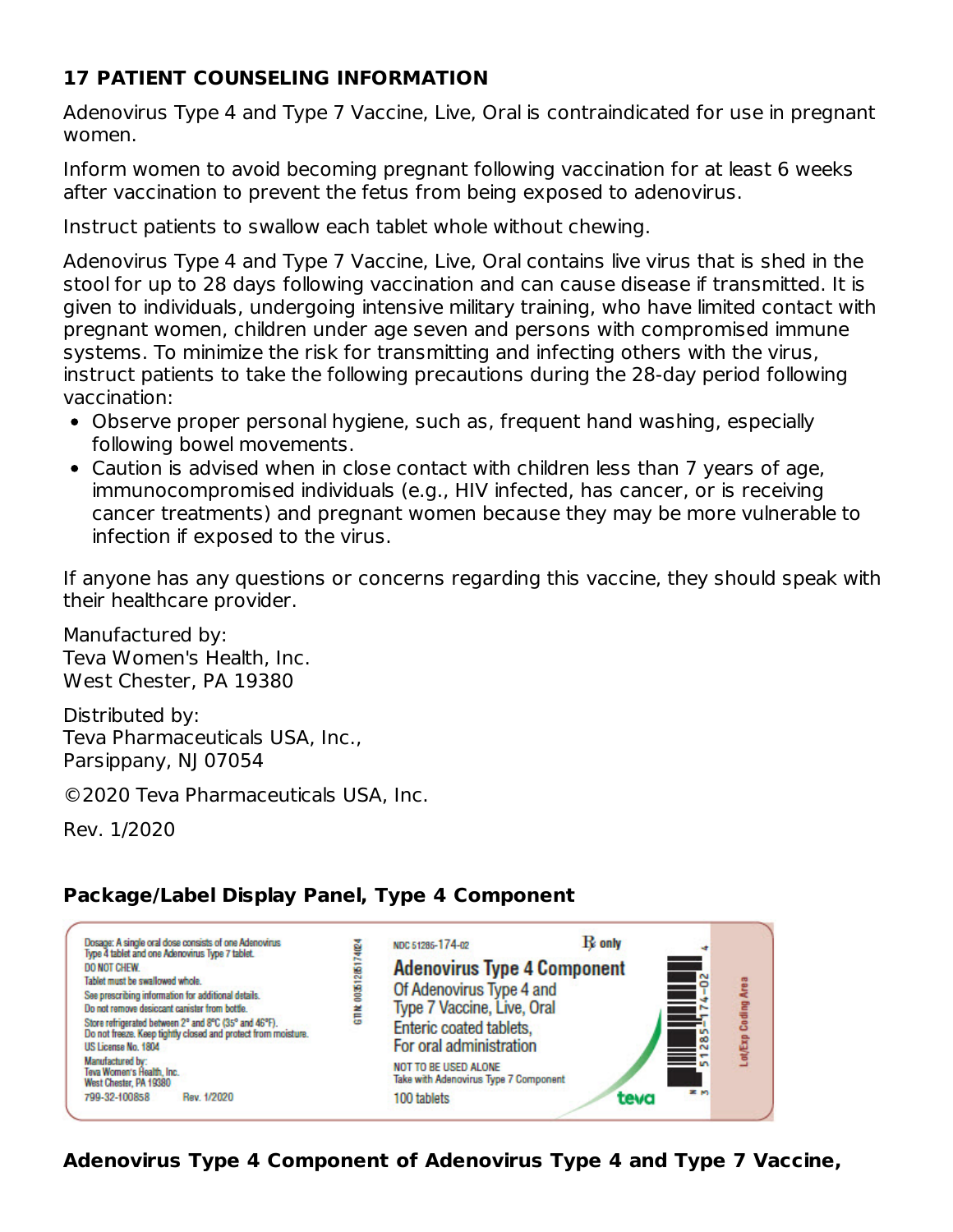### **Live, Oral Tablets 100s Label Text**

NDC 51285-**174**-02

#### **Rx only**

#### **Adenovirus Type 4 Component**

Of Adenovirus Type 4 and

Type 7 Vaccine, Live, Oral

Enteric coated tablets,

For oral administration

NOT TO BE USED ALONE

Take with Adenovirus Type 7 Component

100 tablets

**teva**

# **Package/Label Display Panel, Type 7 Component**



#### **Adenovirus Type 7 Component of Adenovirus Type 4 and Type 7 Vaccine, Live, Oral Tablets 100s Label Text**

NDC 51285-**175**-02

#### **Rx only**

### **Adenovirus Type 7 Component**

Of Adenovirus Type 4 and

Type 7 Vaccine, Live, Oral

Enteric coated tablets,

For oral administration

NOT TO BE USED ALONE

Take with Adenovirus Type 4 Component

100 tablets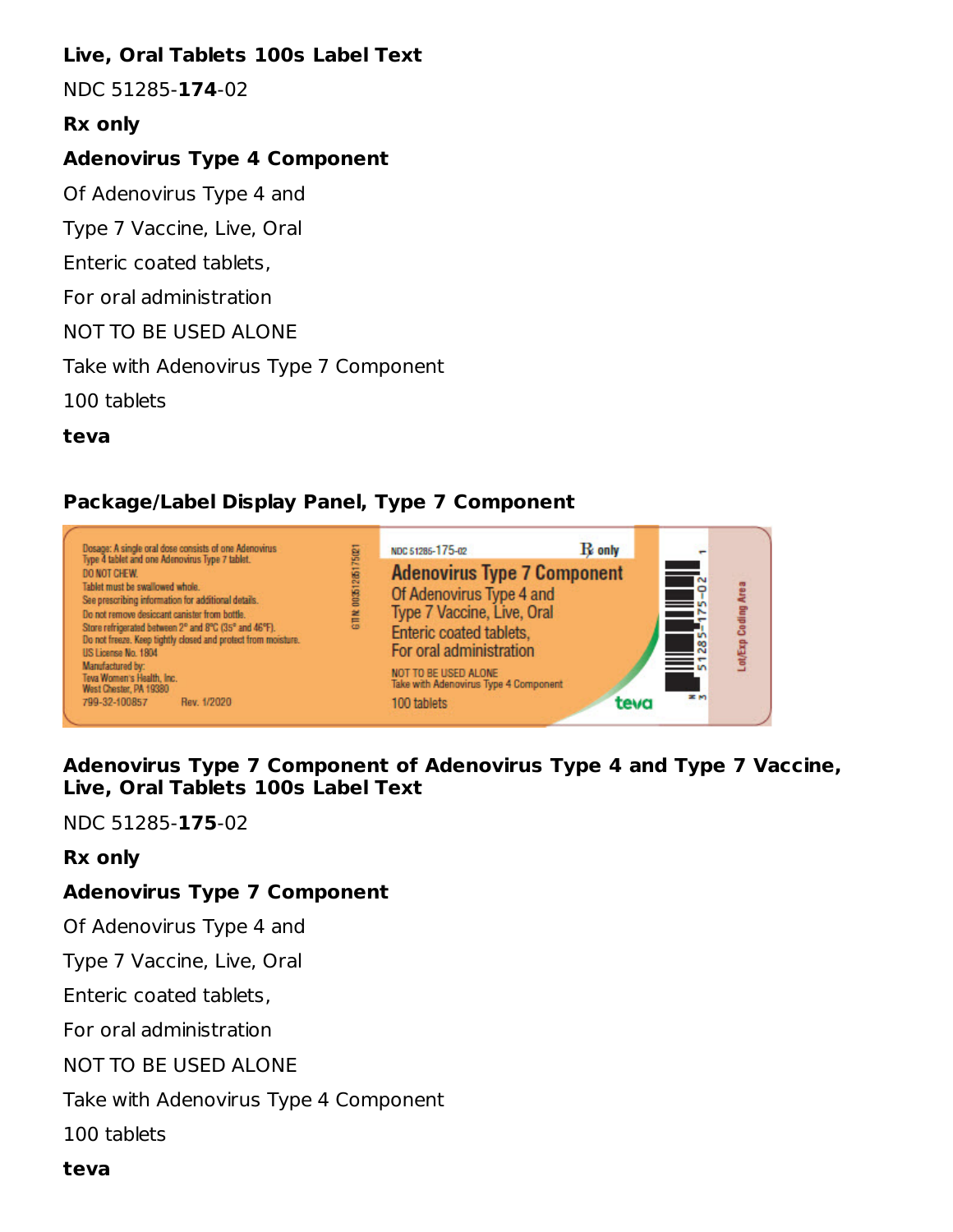**Package/Label Display Panel, Adenovirus Type 4 and Type 7 Vaccine, Live, Oral Kit Carton, Part 1 of 2**

| One betee 100 ablets of Adenovins Type 7 Component<br>One botter 100 tabas of Admonitris Type 4Component and<br>आ प्राथमा की प्रशासन<br>Ths vacing product contains two (2) components.                                                                                                                                                                                                                                                                       |
|---------------------------------------------------------------------------------------------------------------------------------------------------------------------------------------------------------------------------------------------------------------------------------------------------------------------------------------------------------------------------------------------------------------------------------------------------------------|
| more coated Tables to the kind Administration                                                                                                                                                                                                                                                                                                                                                                                                                 |
| Vaccine, Live, Oral<br>Aden ovins Type 4 and Type 7                                                                                                                                                                                                                                                                                                                                                                                                           |
| Store refrigerated between 2° and 8°C (35° and 46°F). Do not freeze.<br>Keep bottle tightly closed and protect from moisture.<br>NDC 51285-138-50                                                                                                                                                                                                                                                                                                             |
| Each tablet of the Adenovirus Type 4 and Adenovirus Type 7 Vaccine, Live, Oral,<br><b>Adenovirus Type 4 and Type 7</b><br>contains not less than 32,000 tissue-culture infective doses (4.5 log10 TCID.,.).<br>Vaccine, Live, Oral<br>Package contains 100 doses of Adenovirus Type 4 and Type 7 Vaccine, Live,<br><b>Enteric Coated Tablets for</b><br><b>Oral Administration</b><br>Dosage: A single oral dose consists of one Adenovirus Type 4 tablet and |
| $\blacksquare$                                                                                                                                                                                                                                                                                                                                                                                                                                                |
| Manufactured by:<br>Tova Women's Health, Inc.<br>Wast Chester, IA 19380<br><b>Distributed by:</b><br>Tova Pharmacouticals USA, Inc.<br>Parsippany, NJ 07054                                                                                                                                                                                                                                                                                                   |
| TIN: ODAS12851<br>τ<br>51285-138-50                                                                                                                                                                                                                                                                                                                                                                                                                           |
|                                                                                                                                                                                                                                                                                                                                                                                                                                                               |
|                                                                                                                                                                                                                                                                                                                                                                                                                                                               |

**Package/Label Display Panel, Adenovirus Type 4 and Type 7 Vaccine, Live, Oral Kit Carton, Part 2 of 2**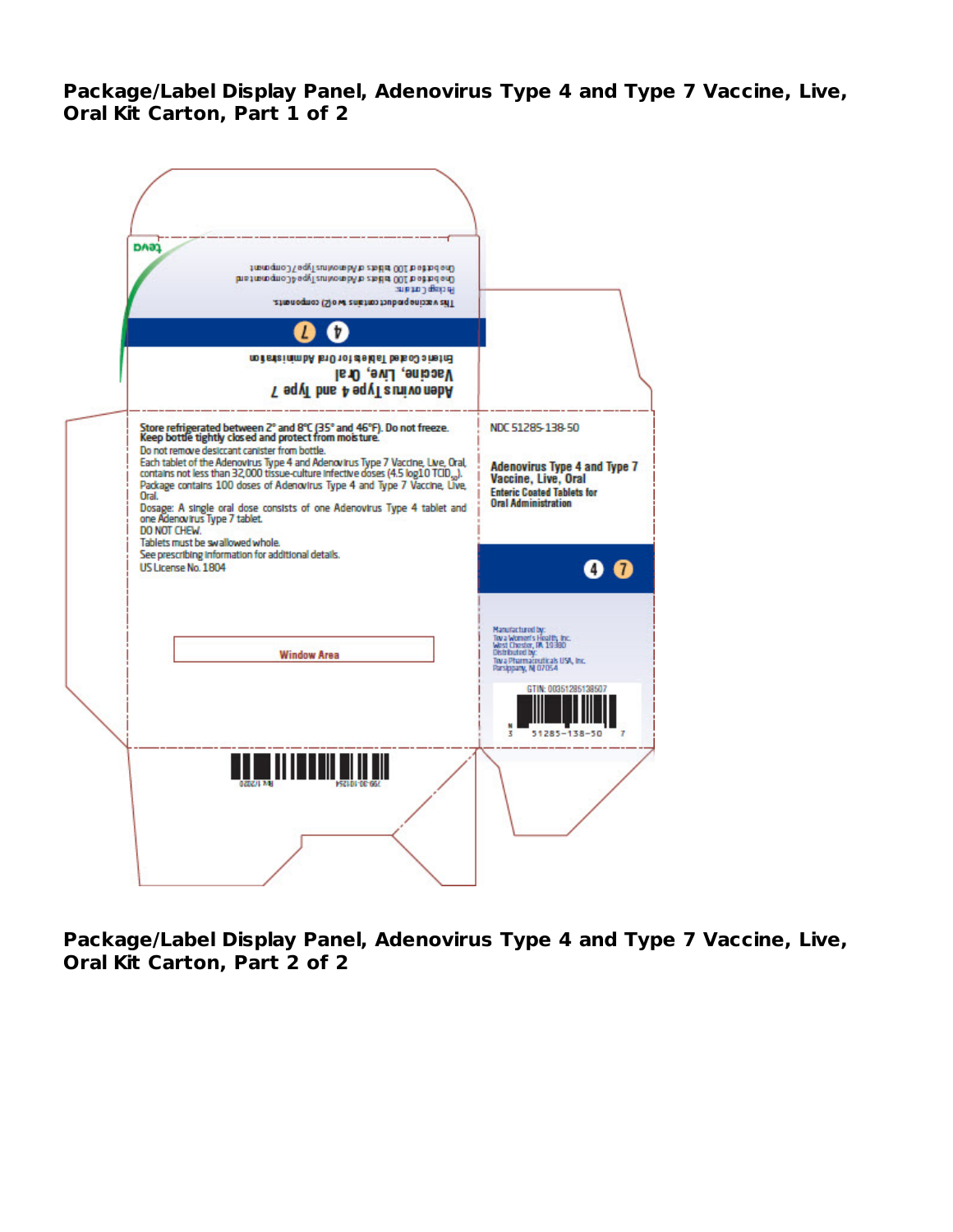

**Adenovirus Type 4 and Type 7 Vaccine, Live, Oral Tablets Kit Carton Text**

NDC 51285-138-50

**Adenovirus Type 4 and Type 7**

**Vaccine, Live, Oral**

# **Enteric Coated Tablets for Oral Administration**

**4 7**

# **This vaccine product contains two (2) components.**

Package contains:

One bottle of 100 tablets of Adenovirus Type 4 Component and

One bottle of 100 tablets of Adenovirus Type 7 Component

**One tablet of Adenovirus Type 4 Component and**

**one tablet of Adenovirus Type 7 Component are to**

**be taken at the same time.**

**Rx only**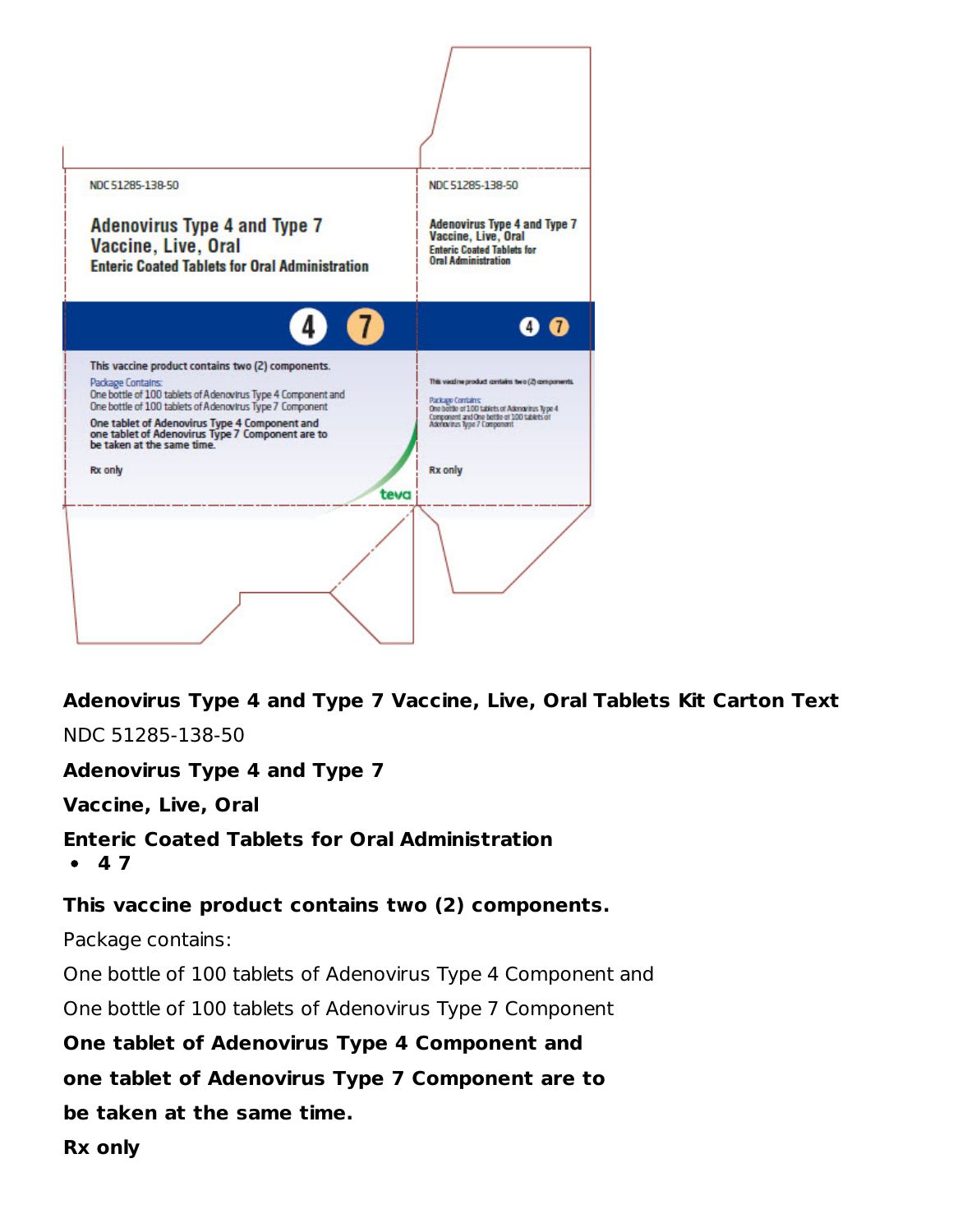# **ADENOVIRUS TYPE 4 AND TYPE 7 VACCINE, LIVE** adenovirus type 4 and type 7 vaccine, live kit **Product Information Product Type** VACCINE **Item Code (Source)** NDC:51285-138 **Packaging # Item Code Package Description Marketing Start Date Marketing End Date 1** NDC:51285-138- 1 in 1 CARTON; Type 0: Not a Combination 50 Product **Quantity of Parts Part # Package Quantity Total Product Quantity Part 1** 1 BOTTLE 100 **Part 2** 1 BOTTLE 100 **Part 1 of 2 ADENOVIRUS TYPE 4 VACCINE, LIVE** adenovirus type 4 vaccine, live tablet, coated **Product Information Item Code (Source)** NDC:51285-174 **Route of Administration** ORAL **Active Ingredient/Active Moiety Ingredient Name Basis of Strength Strength HUMAN ADENOVIRUS E SEROTYPE 4 STRAIN CL-68578** (UNII: FKD3DUK39I) (HUMAN ADENOVIRUS E SEROTYPE 4 STRAIN CL-68578 - UNII:FKD3DUK39I) HUMAN ADENOVIRUS E SEROTYPE 4 STRAIN CL-68578 32000 [TCID\_50] **Inactive Ingredients Ingredient Name Strength ALBUMIN HUMAN** (UNII: ZIF514RVZR) **ANHYDROUS LACTOSE** (UNII: 3SY5LH9PMK) **DEXTROSE** (UNII: IY9XDZ35W2) **FRUCTOSE** (UNII: 6YSS42VSEV) **MANNOSE, D-** (UNII: PHA4727WTP)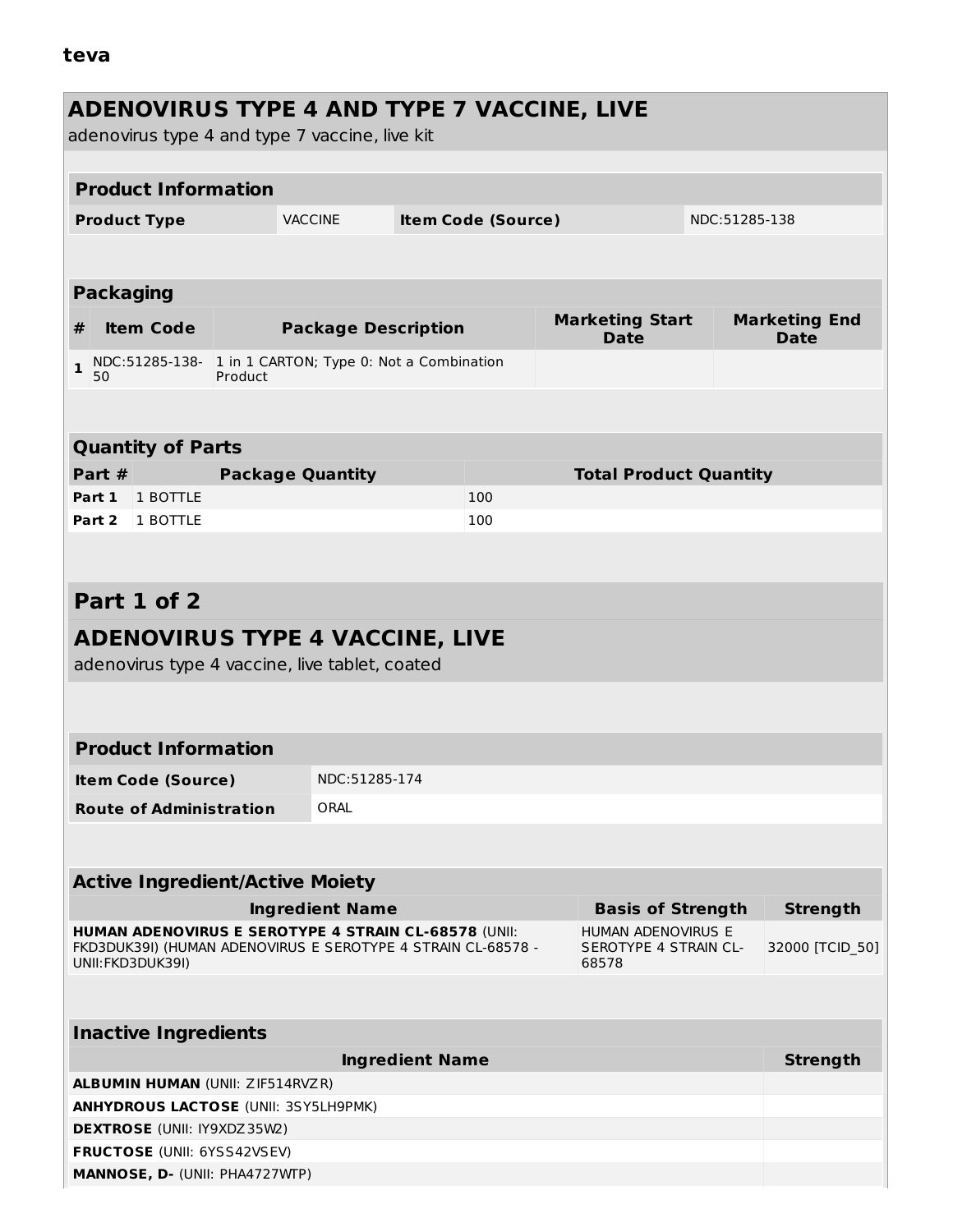| <b>MAGNESIUM STEARATE (UNII: 70097M6I30)</b>   |                                        |           |                                                           |                                                                  |                                       |      |                                     |
|------------------------------------------------|----------------------------------------|-----------|-----------------------------------------------------------|------------------------------------------------------------------|---------------------------------------|------|-------------------------------------|
| CELLULOSE, MICROCRYSTALLINE (UNII: OP1R32D61U) |                                        |           |                                                           |                                                                  |                                       |      |                                     |
| MONOSODIUM GLUTAMATE (UNII: W81N5U6R6U)        |                                        |           |                                                           |                                                                  |                                       |      |                                     |
|                                                |                                        |           | POLACRILIN POTASSIUM (UNII: 0BZ5A00FQU)                   |                                                                  |                                       |      |                                     |
|                                                |                                        |           |                                                           | POTASSIUM PHOSPHATE, UNSPECIFIED FORM (UNII: B7862WZ632)         |                                       |      |                                     |
|                                                | <b>SUCROSE</b> (UNII: C151H8M554)      |           |                                                           |                                                                  |                                       |      |                                     |
| <b>CELLACEFATE (UNII: F205020I9F)</b>          |                                        |           |                                                           |                                                                  |                                       |      |                                     |
| <b>CASTOR OIL (UNII: D5340Y2I9G)</b>           |                                        |           |                                                           |                                                                  |                                       |      |                                     |
|                                                |                                        |           |                                                           |                                                                  |                                       |      |                                     |
|                                                |                                        |           |                                                           |                                                                  |                                       |      |                                     |
|                                                | <b>Product Characteristics</b>         |           |                                                           |                                                                  |                                       |      |                                     |
| Color                                          |                                        |           | white                                                     | <b>Score</b>                                                     |                                       |      | no score                            |
| <b>Shape</b>                                   |                                        |           | <b>ROUND</b>                                              | <b>Size</b>                                                      |                                       | 10mm |                                     |
| <b>Flavor</b>                                  |                                        |           |                                                           | <b>Imprint Code</b>                                              |                                       | b4   |                                     |
| <b>Contains</b>                                |                                        |           |                                                           |                                                                  |                                       |      |                                     |
|                                                |                                        |           |                                                           |                                                                  |                                       |      |                                     |
|                                                |                                        |           |                                                           |                                                                  |                                       |      |                                     |
|                                                | <b>Packaging</b>                       |           |                                                           |                                                                  |                                       |      |                                     |
| #                                              | <b>Item Code</b>                       |           | <b>Package Description</b>                                |                                                                  | <b>Marketing Start</b><br><b>Date</b> |      | <b>Marketing End</b><br><b>Date</b> |
| 1                                              |                                        |           | NDC:51285-174- 100 in 1 BOTTLE; Type 0: Not a Combination |                                                                  |                                       |      |                                     |
| 02                                             |                                        | Product   |                                                           |                                                                  |                                       |      |                                     |
|                                                |                                        |           |                                                           |                                                                  |                                       |      |                                     |
|                                                |                                        |           |                                                           |                                                                  |                                       |      |                                     |
|                                                |                                        |           |                                                           |                                                                  |                                       |      |                                     |
|                                                |                                        |           |                                                           |                                                                  |                                       |      |                                     |
|                                                | <b>Marketing Information</b>           |           |                                                           |                                                                  |                                       |      |                                     |
|                                                | <b>Marketing</b><br>Category           |           | <b>Application Number or Monograph</b><br><b>Citation</b> |                                                                  | <b>Marketing Start</b><br>Date        |      | <b>Marketing End</b><br><b>Date</b> |
| <b>BLA</b>                                     |                                        | BLA125296 |                                                           |                                                                  | 09/16/2011                            |      |                                     |
|                                                |                                        |           |                                                           |                                                                  |                                       |      |                                     |
|                                                |                                        |           |                                                           |                                                                  |                                       |      |                                     |
|                                                | Part 2 of 2                            |           |                                                           |                                                                  |                                       |      |                                     |
|                                                |                                        |           |                                                           |                                                                  |                                       |      |                                     |
|                                                |                                        |           | <b>ADENOVIRUS TYPE 7 VACCINE, LIVE</b>                    |                                                                  |                                       |      |                                     |
|                                                |                                        |           | adenovirus type 7 vaccine, live tablet, coated            |                                                                  |                                       |      |                                     |
|                                                |                                        |           |                                                           |                                                                  |                                       |      |                                     |
|                                                |                                        |           |                                                           |                                                                  |                                       |      |                                     |
|                                                | <b>Product Information</b>             |           |                                                           |                                                                  |                                       |      |                                     |
|                                                | <b>Item Code (Source)</b>              |           | NDC:51285-175                                             |                                                                  |                                       |      |                                     |
|                                                | <b>Route of Administration</b>         |           | ORAL                                                      |                                                                  |                                       |      |                                     |
|                                                |                                        |           |                                                           |                                                                  |                                       |      |                                     |
|                                                |                                        |           |                                                           |                                                                  |                                       |      |                                     |
|                                                | <b>Active Ingredient/Active Moiety</b> |           |                                                           |                                                                  |                                       |      |                                     |
|                                                |                                        |           | <b>Ingredient Name</b>                                    |                                                                  | <b>Basis of Strength</b>              |      | <b>Strength</b>                     |
|                                                |                                        |           |                                                           | <b>HUMAN ADENOVIRUS B SEROTYPE 7 STRAIN 55142 ANTIGEN (UNII:</b> | HUMAN ADENOVIRUS B                    |      |                                     |
|                                                |                                        |           | TM54L796SN) (HUMAN ADENOVIRUS B SEROTYPE 7 STRAIN 55142   |                                                                  | SEROTYPE 7 STRAIN                     |      | 32000 [TCID 50]                     |
|                                                | ANTIGEN - UNII: TM54L796SN)            |           |                                                           |                                                                  | 55142 ANTIGEN                         |      |                                     |
|                                                |                                        |           |                                                           |                                                                  |                                       |      |                                     |